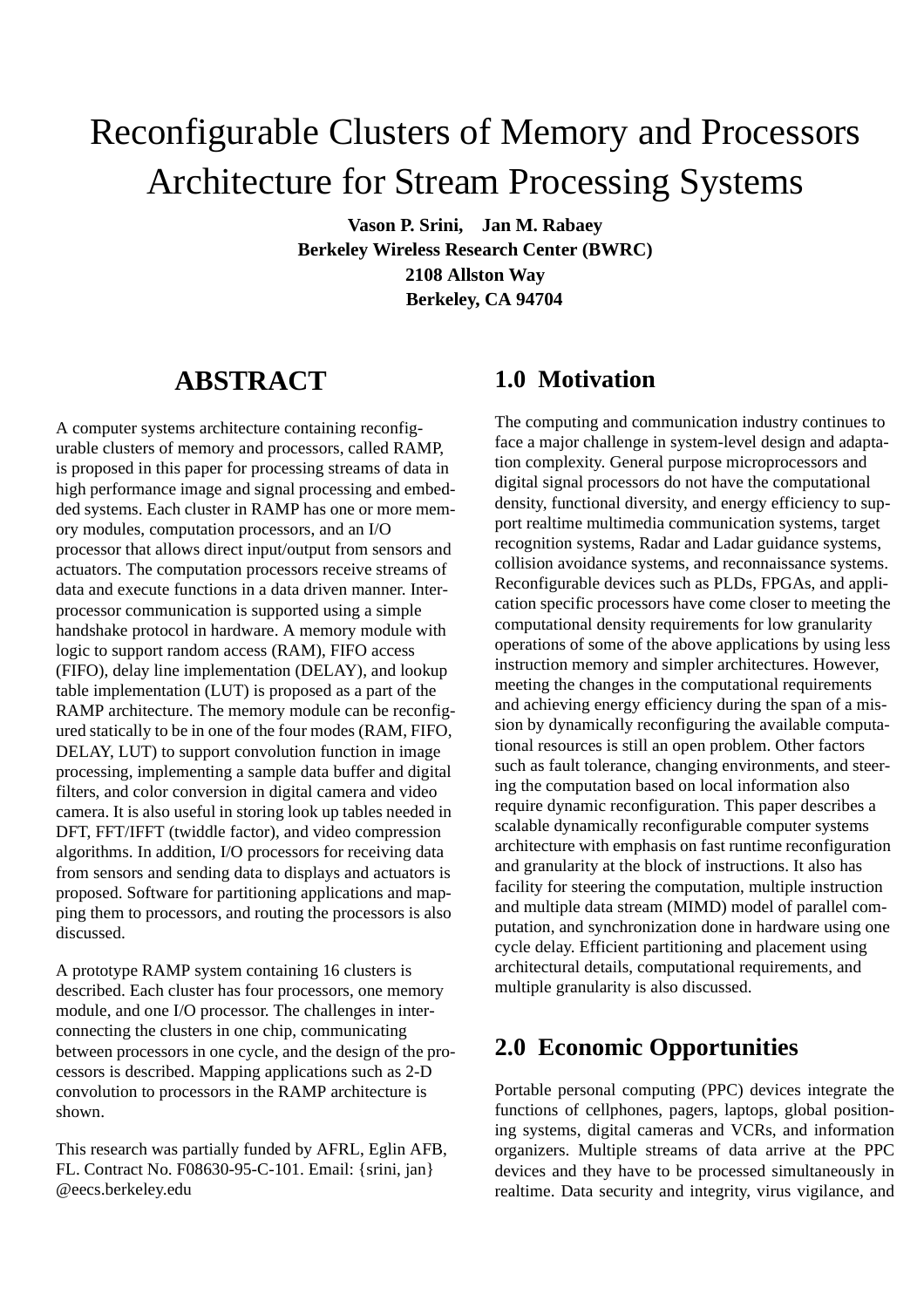authenticated access are important at all times. Supporting the PPC environment requires processing parallel streams of data in realtime.

This paper proposes a low-power, low-cost, and high performance parallel processing architecture that can be implemented as a VLSI chip and the needed software so that the chip can be used in portable personal computing (PPC), laptop computers, and hand-held devices. Such a system is needed because general purpose microprocessors and their low-power counterparts cannot meet the performance and low-energy requirements of multimedia applications such as secure Web browsing and secure multimedia email with virus vigilance.

The proposed architecture and a VLSI chip based on it will combine parallel stream data processing (SDP) with conventional sequential processing to provide high performance (10 Giga operations per second -GOPS) and lowenergy (less than one watt). The parallel SDP system will be based on the VGI (video, graphics, and image processing) architecture and instruction set, and the sequential processing will be done using a low-power MIPS processor available in the public domain. Innovative approaches have been developed for the integration of sequential and parallel stream data processing, compiler technology, partitioning, placement, and routing technology to map applications to the resources in the VLSI chip. A memory system that provides a large common address space with physically distributed memory modules is used. This combination of processors and memory technology will meet performance goals expected by standards such as MPEG-4 and JPEG-2000, encryption standards, and virus vigilant software in PPC devices.

Reconfiguring the computing resources to handle adaptive and evolving algorithms is supported. Some of the algorithms used in high data rate wideband CDMA wireless communication are adaptive in nature and the algorithms are also evolving. Innovative optimizations of the compression and decompression algorithms in the standards also require reconfiguration. Strategies for reconfiguring the computing resources on the fly are discussed.

Smart phones, PDAs, laptops, digital cameras, and other networked portable devices can use the VLSI chip and support video conferences and image processing. Using an array of the proposed VLSI chips in an add-on board, medical images can be processed and communicated in realtime to support telemedicine. New industries could be established to handle digital scanning, data archiving, and delivery of medical images between patients at homes and clinics and hospitals and HMOs. Machine vision applications can use the VLSI chips to improve recognition accuracy. MRI machines can use the VLSI chips to reduce computer hardware cost. High data rate network routers, wireless LAN systems, and electronic instruments such as spectrum analyzers and vector analyzers can use the VLSI chip to reduce size, power, and cost.

## **3.0 Introduction**

The need for high performance and low-power microprocessors for many of the media applications involving images, sound, and video has been recognized by many computer companies and research organizations. Processors such as Philips' TriMedia, TI's TMS320C6000, Analogic's Sharc, HP/ST's Lx, and HP's PICO-NPA [1] have been introduced to meet the performance requirements. The datapath in these processors are optimized to provide extremely high performance on certain kinds of arithmetic-intensive algorithms. However, a powerful datapath is only a part of the solution for high performance. To keep datapath fed with data and to store the results of datapath operations, the processors require the ability to move large amounts of data to and from memory quickly. Thus, the organization of memory, latency, bandwidth, and its interconnection with the processor's datapath are critical factors in determining processor performance. It is known that any off-chip communication is expensive in terms of power, delay, and area. To drive a signal off-chip, large current is required to drive the capacitor on the I/O pads and any external capacitors. Therefore, having to move data to and from chip to off-chip memory will not be an efficient implementation. This observation is recognized in the computer industry and high performance DSP and media processors have on-chip memory. Commercial general purpose digital signal processors like Motorola's DSP56000 family and TI's TMS320C6000 family have separate on-chip memory for program and data. With onchip memory, the memory bandwidth can be increased and off-chip traffic can be reduced.

FIR implementation is the simplest example to clearly illustrate the memory requirement of DSP processors. A single FIR tap computation requires four accesses to memory - instruction fetch, read data from delay line, read the appropriate filter coefficient, and write data to the next location in the delay line to shift data through the delay line. A similar pattern of memory accesses occurs in 2-D convolution and filter computations in image processing. The memory accesses involved are random access, table lookup, and delay line.

Another important factor is I/O bandwidth. Data coming from multiple A/D converters operating in the range of 20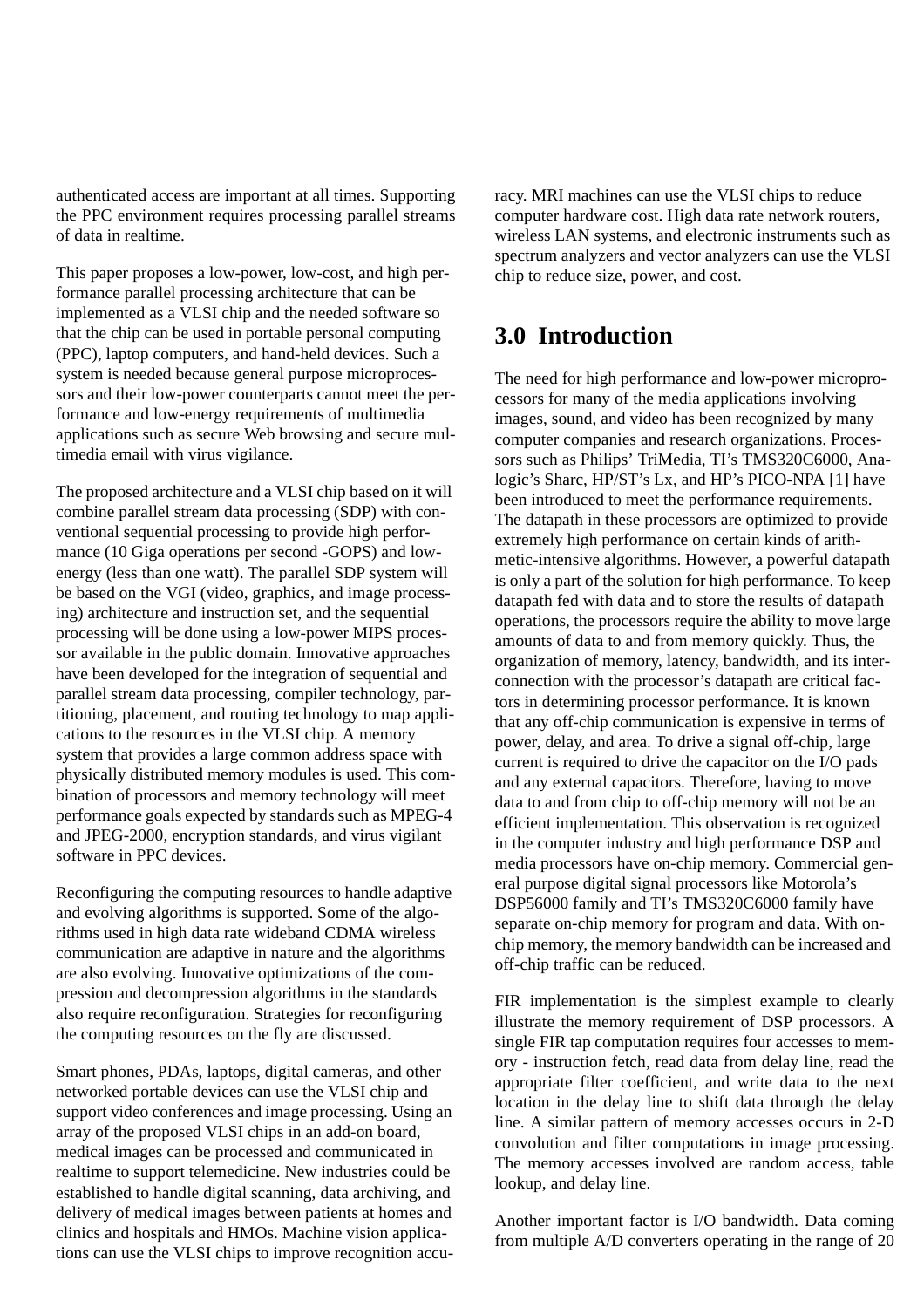to 100 MHz have to be processed in realtime. Efficient ways of doing I/O is needed. Most of the DSPs support sending and receiving data from sensors using buses.

In this paper we discuss the architecture of a reconfigurable clusters of memory and processor (RAMP) system capable of delivering tens of giga operations per second and uses low-power techniques. The RAMP system combines on a single chip many stream data processors, memory modules with builtin logic and controllers, I/O processors, and a conventional superscalar processor. The parallel stream data processors compute on the multiple data streams using a MIMD model of computation and the superscalar processor performs the coordination of parallel tasks, sequential computations, and communication with the memory system and I/O system. The execution time for any instruction in the vgiprocessor is one cycle. An overview of RAMP architecture is given in Section 4.0 . An overview of the cluster architecture in the RAMP is described in [Section](#page-3-0) 5.0 . The architecture of the processor and the blocks of the datapath are described in [Section](#page-5-0) 6.0 . The architecture of the memory module, the blocks of the datapath, and memory timing are described in [Section](#page-9-0) 7.0 . The programming of the memory module as well as other processors is done using a scan chain register in each cluster and reconfiguration is achieved using the scan chain register after bringing the processors in a cluster to a freeze state. The 55 bits forming the scan chain register of a memory module is also explained in [Section](#page-9-0) 7.0 . The I/ O processor and it details are described in [Section](#page-17-0) 8.0 . The simulator design for RAMP and the simulator for the first implementation, called VGI chip are described in [Section](#page-19-0) 9.0 . The signal flow graph (SFG) for the 2D convolution and mapping it to clusters and processors in the RAMP is also described in [Section](#page-19-0) 9.0 . Future directions for RAMP in the form of extensions to the architecture and its implementation are described in [Section](#page-22-0) 10.0 .

## **4.0 RAMP Architecture**

Realtime audio/video communication and image processing using wired and wireless networks involve handling data coming in streams at a high rate from sensors, cameras, and networks. Physical (PHY) layer components in high data rate wireless networks using standards such as IEEE 802.11ag, Hiperlan2 (wireless LAN), IEEE 802.16ab (wireless MAN) also require processing data coming in streams from one or more antennas. Temporary storage and fast access to data streams are important to

keep the overall system performance at a high level. In the case of wireless LANs such as IEEE 802.11ag and wireless MANs such as IEEE 802.161b, other factors such as low-power and low-cost are also important. This means some of the PHY components might operate at different clock rates and some of the components might be turned off to save power. A block diagram of PHY components involved in WLAN/WMAN system is shown in Figure 1. Each component in the diagram gets control tokens from the control processor. This is shown by thin lines with arrows on one end. The point to point interconnection is shown by thick lines between PHY components. Data width conversion, serial to parallel conversion, and buffering functions are shown using thin rectangles. Functions that do computation are shown by squares. The thick lines show data token communication between blocks.

Dealing with different clock domains in a single chip is a challenging activity by itself. One way to handle the communication of data across different clock domains is to use asynchronous FIFOs at the interfaces, shown by thin rectangles in Figure 1.



**FIGURE 1. Block Diagram of WLAN/WMAN**

RAMP is proposed as a low-power and high performance reconfigurable parallel processing system with the needed partitioning, placement, and routing (PPR) software so that the above application can be mapped to processors on one or more chips. A block diagram of RAMP is shown in [Figure](#page-3-0) 2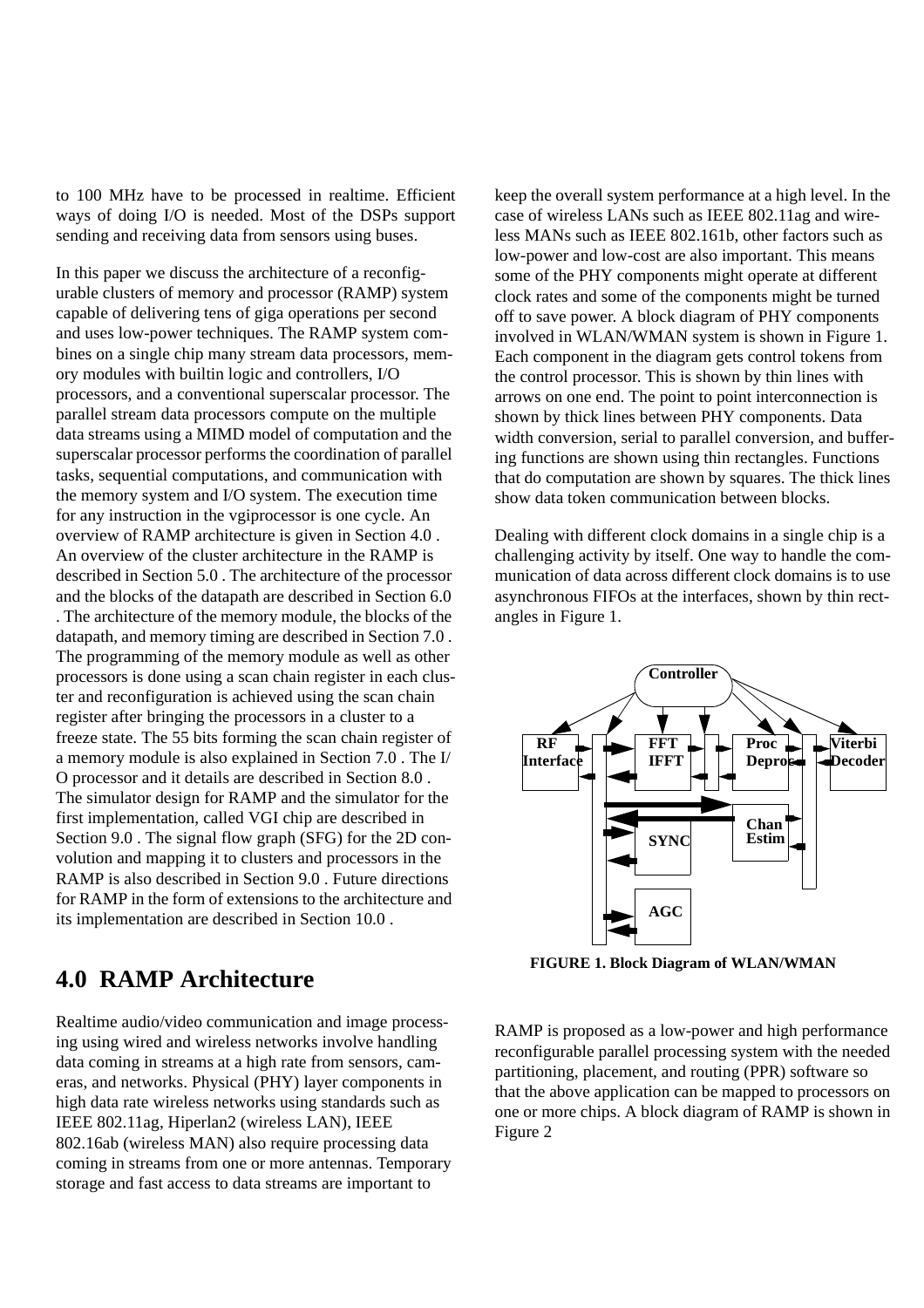<span id="page-3-0"></span>

**FIGURE 2. RAMP VLSI Building Block with 16 Clusters and External Connections**

A RAMP system comprises a hierarchical interconnection of clusters of processors and memory modules. The block diagram shows 16 clusters interconnected by 16 data buses to form a crossbar-like network. Reconfiguration is done at the cluster level. The controller processor in Figure 2 is the unit responsible for dynamically reconfiguring the clusters by sending configuration tokens over 8-bit buses. It also supplies data streams from external memory or network to the clusters, and stores results generated by clusters in external memory. Each cluster has processors, memory modules with logic, and an I/O processor. The memory modules in the clusters can also receive data from cameras, sensors, and supply results to tape recorders or other recorders and display monitors using I/O modules. Each cluster is designed to be reconfigurable independent of other clusters.

One of the key features of RAMP is the separation of information flow into three separate entities: data tokens, control tokens, and configuration tokens. The configuration tokens are used to setup the processors, memory modules, I/O modules, and interconnection networks at load time or reconfiguration time. The control tokens are generated by programs. Another key feature is the ability of all the units within a cluster to communicate data with a delay of one cycle using a simple send/receive handshake protocol. By limiting the number of clusters to 16 in a chip, intercluster communication delay can also be kept at one cycle without slowing the processor. The implementation of the protocol using a single wire, buffers, and queue controllers in sending and receiving units is discussed.

Since the memory module can be configured to be in one of the four modes, control logic is needed to switch between these modes and also to perform the operations in each of the modes. Four finite state machines (FSMs) have been designed to support the four operating modes of the memory modules. The details of the FSMs and other control parts of the memory module are described. The storage array for the memory module is based on a self timed low-power SRAM design. The programming and reconfiguration of the memory module is supported using a scan chain register and control signals. The datapath, controllers, and storage array of the memory module have been integrated and simulated at the VHDL level and transistor level to verify functionality and timing.

RAMP has its foundations in PADDI-2 [2] chip containing 48 nanoprocessors organized as 12 clusters. A nanoprocessor is used to interface the PADDI-2 chip and the external memory. The nanoprocessor handles the single cycle interprocessor communication protocol. In the RAMP system, a part of the memory is on-chip and partitioned so that a small portion of the memory is available in each cluster to support locality of data in applications. Based on analyzing DSP algorithms [3, 4], simulation studies, and experiments [5], it was determined that performance could be improved if memory can be organized to fit the four commonly used memory accesses in signal processing - RAM, Look-up Table, FIFO, and delay line. We decided to enhance the storage array in a memory block with logic and controllers to support the four commonly used accesses and the single cycle interprocessor communication protocol.

## **5.0 Cluster Architecture**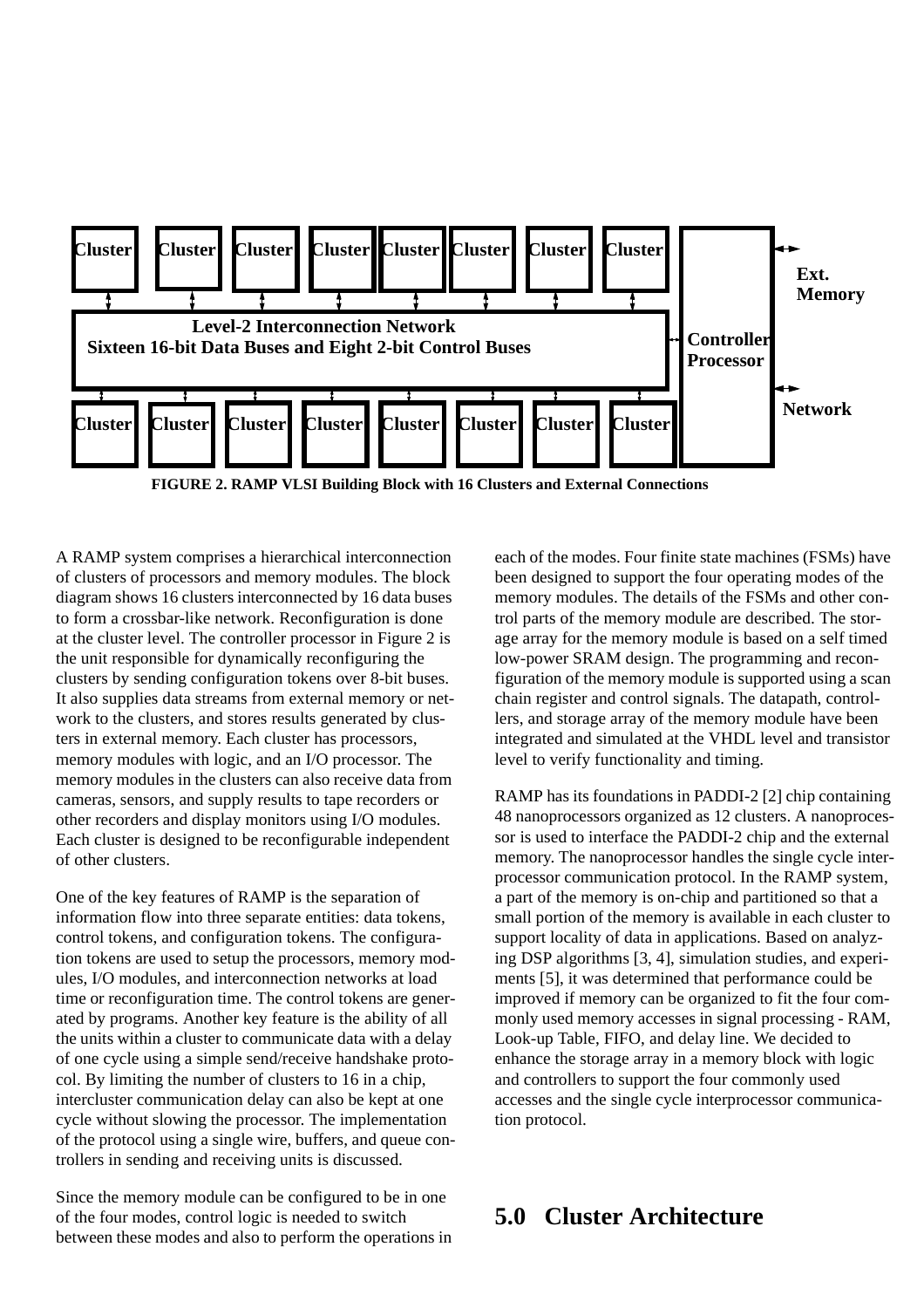

FIGURE 3. Cluster architecture with memory module, vgiprocessors, and I/O processor.

A cluster containing processors, memory, and I/O interface is the building block of a RAMP system. A block diagram of a cluster in RAMP is shown in Figure 3.

It contains four processors that can do video, graphics, image processing, and digital communication computations on streams of data, called vgiprocessors [5, 6]. It is possible to replace the vgiprocessor with a more powerful processor or a matched processor depending on the application. We focus on the use of vgiprocessor in this paper and its details are described in [Section](#page-5-0) 6.0 .

A memory module containing a storage array (256x16 words) and controllers for implementing the four commonly used memory accesses is the second major part of the cluster. The memory module is a fast local memory for supplying data to the processors. Although the prototype memory module has a 256 X 16 SRAM, it is not a limitation. The storage array can be increased in size and the controllers can be resynthesized by changing the parameters of delay lines, queue length, and counters. The memory module design and its datapath are described in [Section](#page-9-0) 7.0 . The details of the array are in [7, 8].

The third part of the cluster is an I/O processor that sends and receives data from external devices such as sensors, digital cameras and video cameras, and A/D and D/A converters using a two cycle delay communication protocol. It also communicates with the external system memory to supply data to the processors. The I/O processor communicates with vgiprocessors and memory modules using a single cycle delay communication protocol. All six processors in a cluster have a three stage pipeline in their datapaths and each one is designed as a synchronous system. In the first implementation of the cluster architecture there is a system clock to synchronize all the processors. It is possible to use a globally asynchronous and locally synchronous (GALS) clocking scheme with the RAMP architecture and it is discussed in the section on future directions, [Section](#page-22-0) 10.0 .

Communication between the processors in a cluster is done through six data token buses (16 bits) and four control token buses (2 bits) in the Level-1 communication network and the associated handshake lines. Adjacent processors in a cluster can communicate data using the bypass buses and thus leaving the resources in Level-1 network for intercluster and non adjacent processor communication.

The single cycle delay communication protocol for memory module and I/O processor is the same as that of the vgiprocessor. From Figure 3, we can see that memory module's control and datapath is the interface between other processors and the storage array. Memory module handles all the timing requirement to read and write into the storage array. It also handles data addressing in FIFO and delay line mode.

Using Level-1 network, the processors in a cluster can communicate with other clusters in a RAMP architecture using an intercluster network, called Level-2 interconnection network. It is a restricted crossbar network containing 16 data token buses and eight control token buses. The communication between Level-1 and Level-2 buses is done by setting the switches (50 switches in all) between Level-2 network and Level-1 network. The switches are ntype transistors in this work. These switches will be replaced by asynchronous FIFOs if the GALS clocking scheme is used for the architecture.

One of the novel features of the RAMP architecture is the single cycle communication protocol between processors in a chip using a send/receive handshake protocol. This protocol is implemented using a bidirectional handshake line for each data token bus and control token bus and the two phases of the system clock. During the execution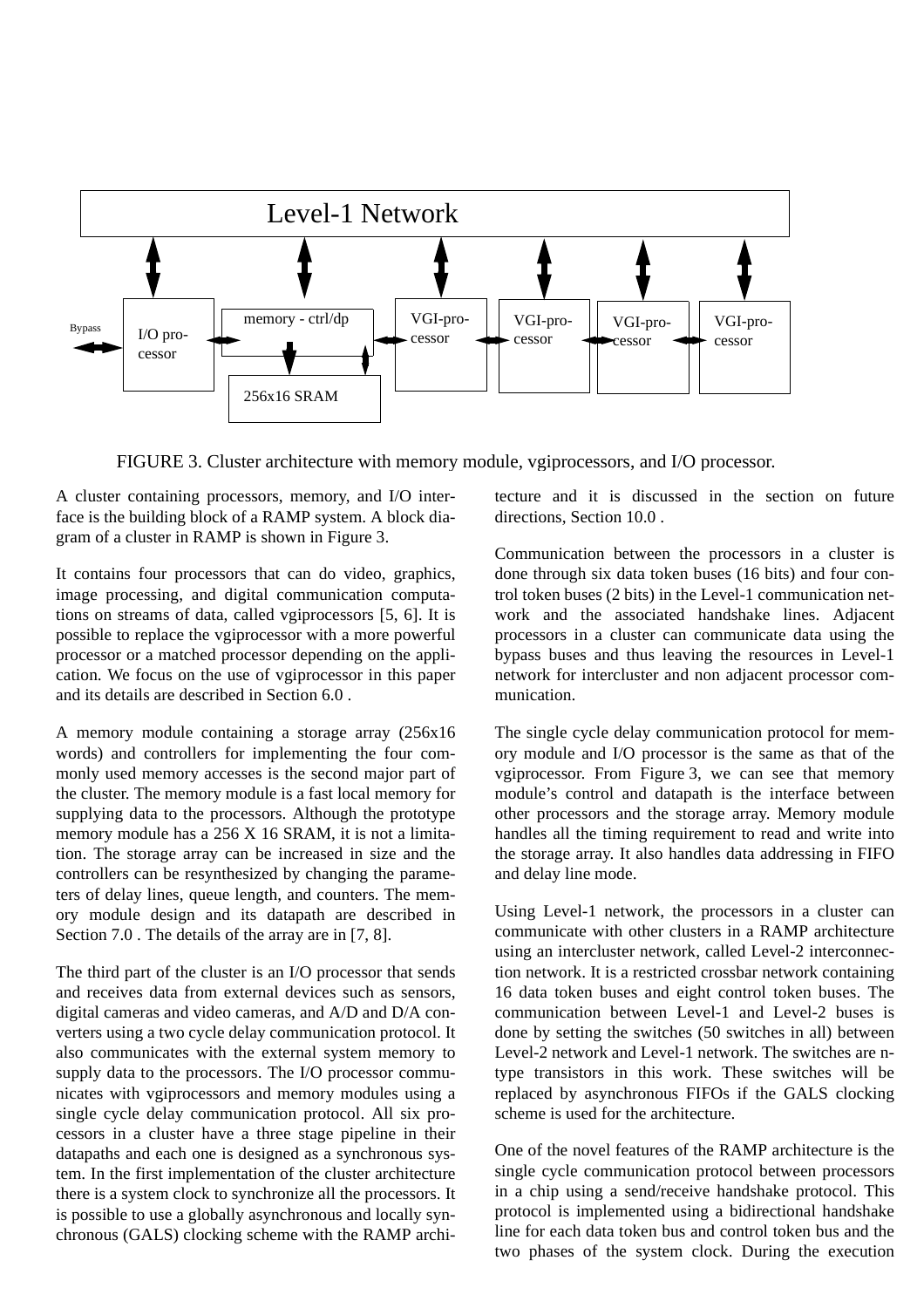<span id="page-5-0"></span>stage, a processor wanting to communicate data to another processor pulls the handshake line high when clock is low. If the receiver processor is not ready it can pull down the handshake line when the clock goes high on the next cycle (communication stage). At the end of clock high the success of the transaction is evaluated. If the handshake line is high then the transaction is successful. Otherwise it is unsuccessful. A sender can retry when the clock is low. The details of the protocol and its implementation are in Section 6 and [Figure](#page-8-0) 8.

## **6.0 Processor Architecture**

A vgiprocessor comprises a datapath, a control unit, an instruction memory, and switches for connecting to the Level-1 network. Each vgiprocessor contains its own 16 address instruction memory (40 bits wide), six general purpose data registers that can also be configured as three queues, a control unit for instruction sequencing and three stage pipeline management, a 16-bit datapath, and connections to the Level-1 communication network. A block diagram of the vgiprocessor is shown in Figure 4.



**FIGURE 4. VGI Processor Block Diagram**

The vgiprocessor is a follow-on to the PADDI-2 processor [2]. The performance improvement is derived mainly from the increase in the functional capabilities of the vgiprocessor. The PADDI-2 processor performs only simple operations such as add, subtract, multiply, a few logical operations, a few shifts, and a select operation. There are only 13 opcodes. In comparison, the instruction set of vgiprocessor contains 194 opcodes. The new instructions are targeted specifically for video and image processing, graphics processing, and signal processing. There are some common operations used in image processing which take several cycles to complete in the PADDI-2 instruction set. New instructions are added to make these common operations faster. Some targeted operations include chroma-keying, sorting, and handling various data operands and sizes.

### **6.1 VGI Instruction Set**

The instruction set of vgiprocessor (VGI instruction set) greatly expands the PADDI-2 [2] instruction set and is designed so that all instructions execute in one cycle (CPI  $= 1$ ). Additional instructions include saturation arithmetic, packed operations, compare-if-equal, maximum, minimum, high precision multiplies, and MultiOp instructions.

Each instruction has the following parts:

label1: // Instruction address in the range 0 to 15.

 $dest = op(src1, src2, src3, src2, // destination for the result$ of an operation

 $cc = c/z/s/O$ , // Set the condition code register to one of the flags - carry, zero, sign, overflow

 $f_0 = \frac{c}{f_0} \frac{f_0}{f_1} \frac{f_0}{f_1} \frac{f_1}{f_1} \frac{f_1}{f_1} \frac{f_2}{f_1}$  Set the output flag to one of the seven values

 $c0 = ra/rb$ ,  $c1 = ra/rb$ ,  $c2 = rc$ , // Set the output register values to ra, rb, or rc, where ra, rb, and rc are internal registers

 $next = label2$ : //Address for the next instruction to be executed

The VGI instruction set features arithmetic, shift, and logical operations. Arithmetic operations are done using two's complement format, and there are add and subtract operations with and without carry-in. The carry-in versions are used to handle operands that are multiples of 16 bits. New instructions include increment by one and decrement by one. The logical operations include AND, OR, XOR, INV, and INV1AND, the latter being invert the first operand and AND it with the second operand. Shifts are limited to shift up by one, down by one, or down by two. Arithmetic,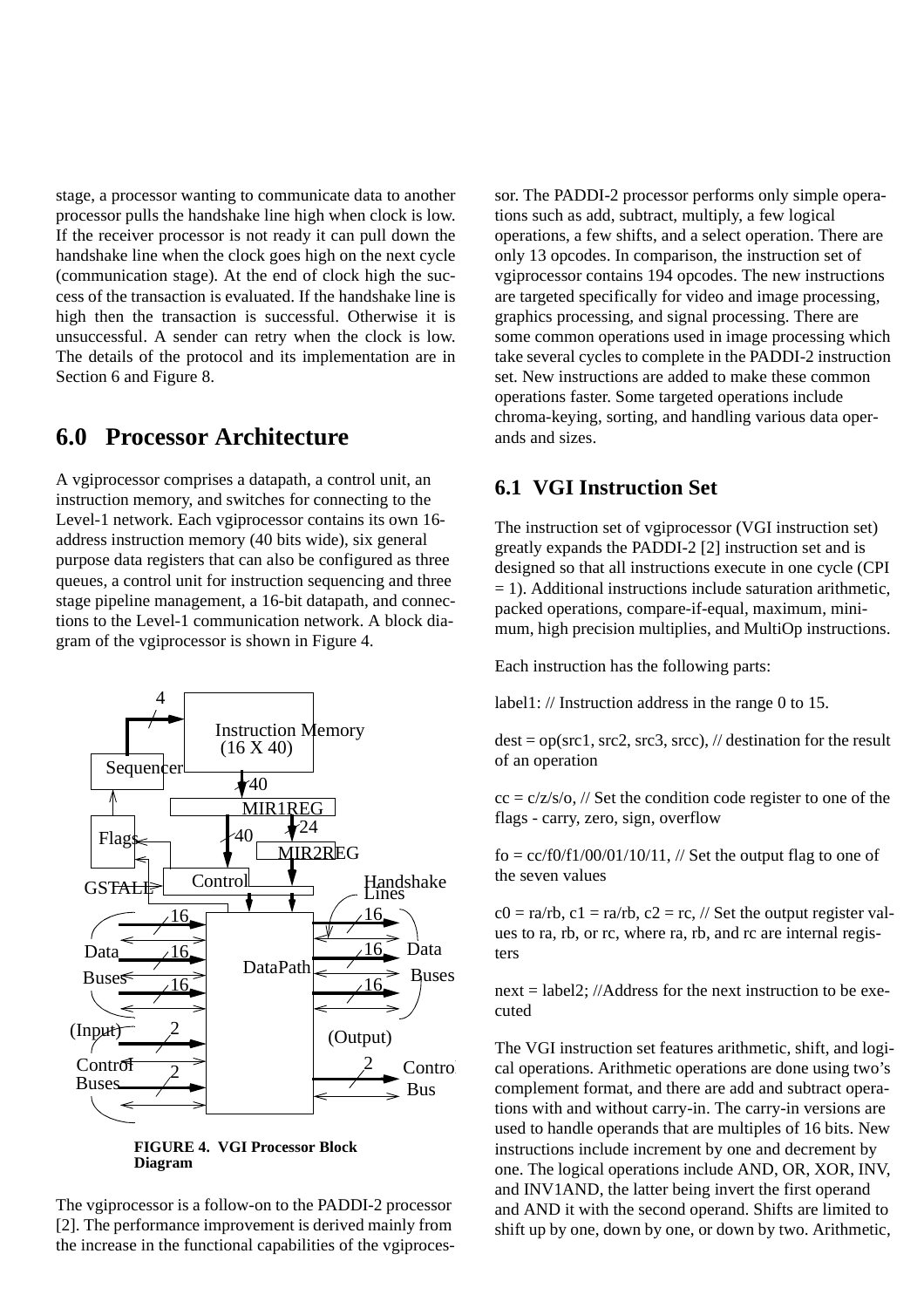logical, and circular shifts are supported. Shifting up by n bits  $(1 < n < 16)$  requires n shift up by one instructions.

Saturation arithmetic is a desirable operation in image processing and signal processing to prevent wrap around of data values when doing arithmetic operations. Saturation addition prevents the resulting value from overflowing beyond the maximum representable value, whereas saturation subtraction prevents the result from going below the least representable value. Saturation arithmetic is supported for unsigned adds and subtracts.

Multiplication of two's complement numbers is done using the modified Booth algorithm, and requires eight steps (the number of data bits divided by two bits per cycle) for 16-bit operands. Each step needs to be specified individually in the program code so that a CPI of one can be maintained for all instructions. Multiplication can also be done in a pipelined manner by cascading eight vgiprocessors. The pipeline latency is eight cycles and the throughput is one result every cycle. Since many algorithms on the average do integer multiplications only 10 to 15% of the time, a dedicated hardware multiplier is not included in the vgiprocessor. The result of a multiplication can be lower 16-bits or upper 16-bits. If a full 32-bit precision is required, then the programmer can use two vgiprocessors: one vgiprocessor can calculate the upper 16 bits and the other the lower 16 bits of the result.

Control flow for the vgiprocessor is specified in each instruction using the next field of an instruction. It can be the next sequential address, or the target address of an unconditional or conditional branch. For the unconditional branches, any address location is a valid destination. For conditional branches, there are restrictions on the valid destinations. The requirement is that the destination for a condition of TRUE must be an odd numbered address, and the destination for a condition of FALSE must be that address minus one. The reason for this constraint is to keep the instruction word within 40 bits. To support two independent destination addresses would require an additional four bits in the instruction word, which would increase the instruction memory size by 10%. Despite this constraint on branching, it is still possible to fully utilize all instruction memory addresses (using some clever assembly language programming).

For branches, the possible conditions are limited to the Level-1 input control flag queues or the condition code register (CC). Branches using the CC register are delayed by one cycle, since there is a one cycle latency in setting this register. Hence, branches based on CC would use the value of CC set in the previous instruction rather than the value set in the current instruction.

The data sizes for image processing and signal processing typically vary from eight bits to 32 bits. Many video processing algorithms use 16 bits for representing pixel data (4:1:1 YCrCb, 4:2:2 YCrCb, and 4:4:4 YCrCb) [5]. This creates a dilemma for the processor designer when choosing datapath width. If one selects an 8-bit datapath, then it becomes difficult to operate on larger data sizes, such as 16 bits. This would adversely impact the utilization of chip area since effectively twice as much area would be consumed by control--two processors would be required, hence two control units. If one selects a 16-bit datapath, then operating on eight bit quantities would waste half the bandwidth of the datapath--again under utilizing layout area. One solution to this dilemma is a 16-bit datapath with packed operations. The vgiprocessor includes packed operations so that each byte of the 16-bit operand can be acted upon individually. Therefore two pieces of eight bit data can be concatenated to create one 16-bit operand. This maintains the advantage of minimizing control overhead for the 16-bit datapath, and eliminates the wasted bandwidth of the 8-bit word in a 16-bit datapath. For most operations, the opcode can be applied to the upper eight bits, the lower eight bits, or both the upper and lower eight bits individually. For example, a packed add operation adds the upper and lower halves of the operands separately. To fully support packed operations, the condition flags have been expanded to two bits. The upper bit corresponds to the flag for the upper byte, and similarly the lower bit corresponds to the lower byte. When doing full 16-bit operations, the flag is placed in the upper bit, while the lower bit is undefined.

## **6.2 Timing**

A single clock signal is used for the clusters and the entire RAMP architecture to explain the timing. Both phases of the clock are used in many circuits of the processor and other modules in the first implementation of RAMP. Clock buffers that produce different drive capabilities and produce both phases of the clock have been designed. Each block in the vgiprocessor uses clock buffers and other control signals to produce gated versions of the clock.

Transparent latches are used throughout the design. The pipeline for the vgiprocessor is two stages deep (therefore all instructions have a two cycle latency when executed individually). The control bits for the pipeline stages come from instruction memory, stored in the 40-bit wide microinstruction register (MIR). The activities done in the two stages are shown in [Figure](#page-7-0) 5.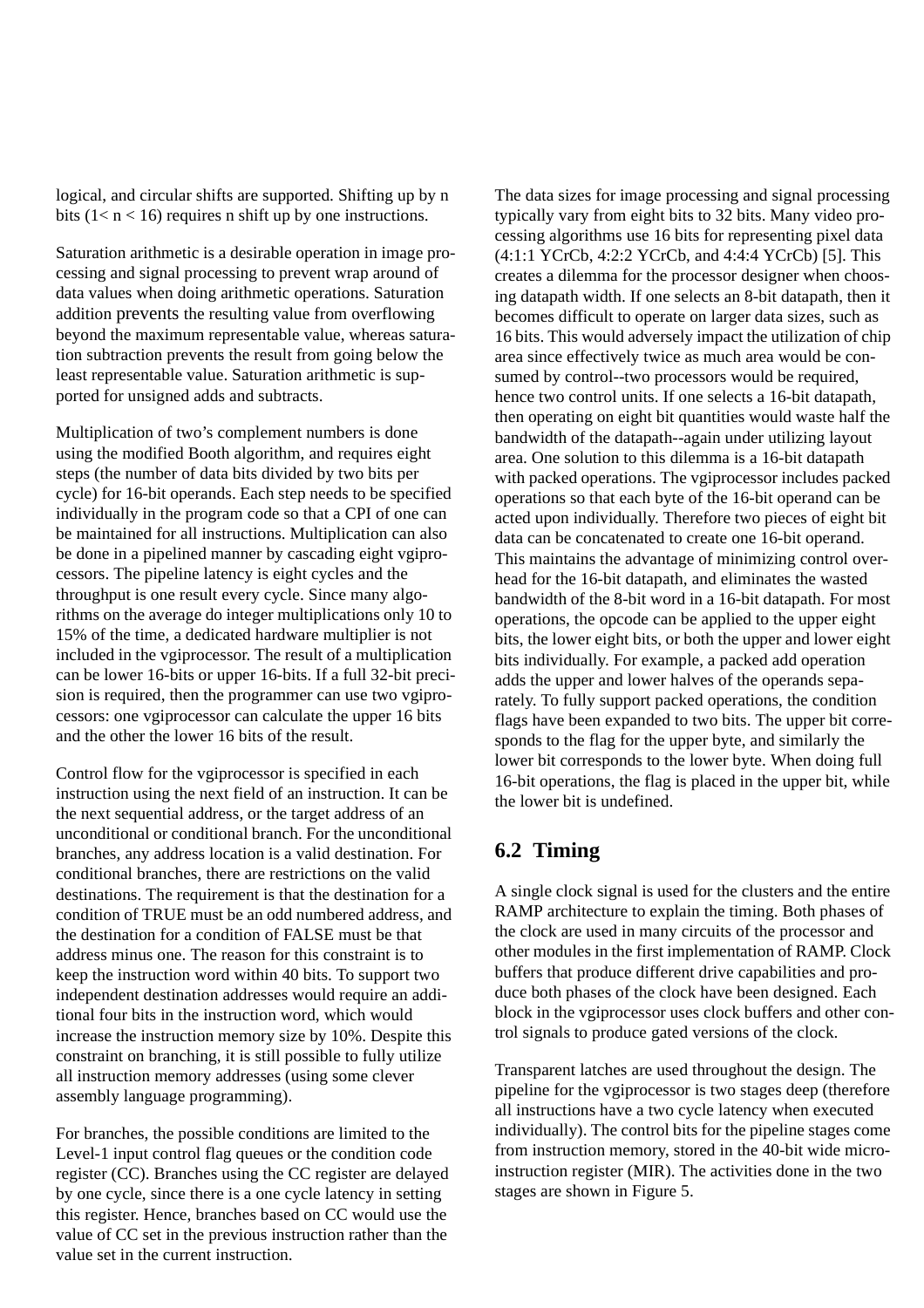<span id="page-7-0"></span>

**FIGURE 5. Pipeline Divisions**

#### **6.3 Datapath**

The datapath of the vgiprocessor is fairly complex, due to the presence of packed instructions, saturation arithmetic, and multiplication instructions. The datapath of the vgiprocessor is 16 bits wide, and contains 12 blocks. The blocks of the datapath and the buses used by them are shown in Figure 6.



To support packed operations, the datapath was basically split in half and then pasted together with some glue logic. Furthermore, additional control was required for doing operations such as packed multiplies, which required an additional booth decoder. A layout of the datapath is shown in Figure 7 to illustrate this.

In Figure 7, there is a gap in the center of the datapath between the low 8 bits and the high 8 bits. This space was required to accommodate the additional glue logic.

## **6.4 Control**

The control unit of the vgiprocessor is divided into functional blocks to simplify the VHDL coding, synthesis, and verification. There are individual blocks for each stage of

the pipeline, the Level-2 communication network handshaking, and the next address calculation for the program counter.

#### **6.4.1 Fetch Control**

The fetch control ("fectrl") block is responsible for providing the control points to the datapath for the fetch stage. This includes decoding operand addresses and maintaining the status of the five queues (three for data buses and two for control flag buses).



**FIGURE 7. Datapath Layout**

The queue controllers maintain the state of the two-deep queues which buffer incoming data and control flags. There are five queue controllers in all--one for each of the three data queues, and one for each of the two control flag queues. They operate as regular queues but also have the ability to save values, since values can be read from queues without advancing them, thereby saving the value.

Since each data input queue can be changed to act as two random access registers, decoding for this mode of operation is also done simultaneously. The fectrl block then takes the output from the queue controllers and multiplexes them with the output from the register decoding circuitry. The mode of operation is determined by the state stored in the scan registers of the vgiprocessor.

The fectrl block also generates the stall\_empty signal, which stalls the vgiprocessor when values are needed but the queues are empty. This signal effectively creates "bubbles" in the pipeline--the execute stage will finish its current operation and, if needed, will output the data onto the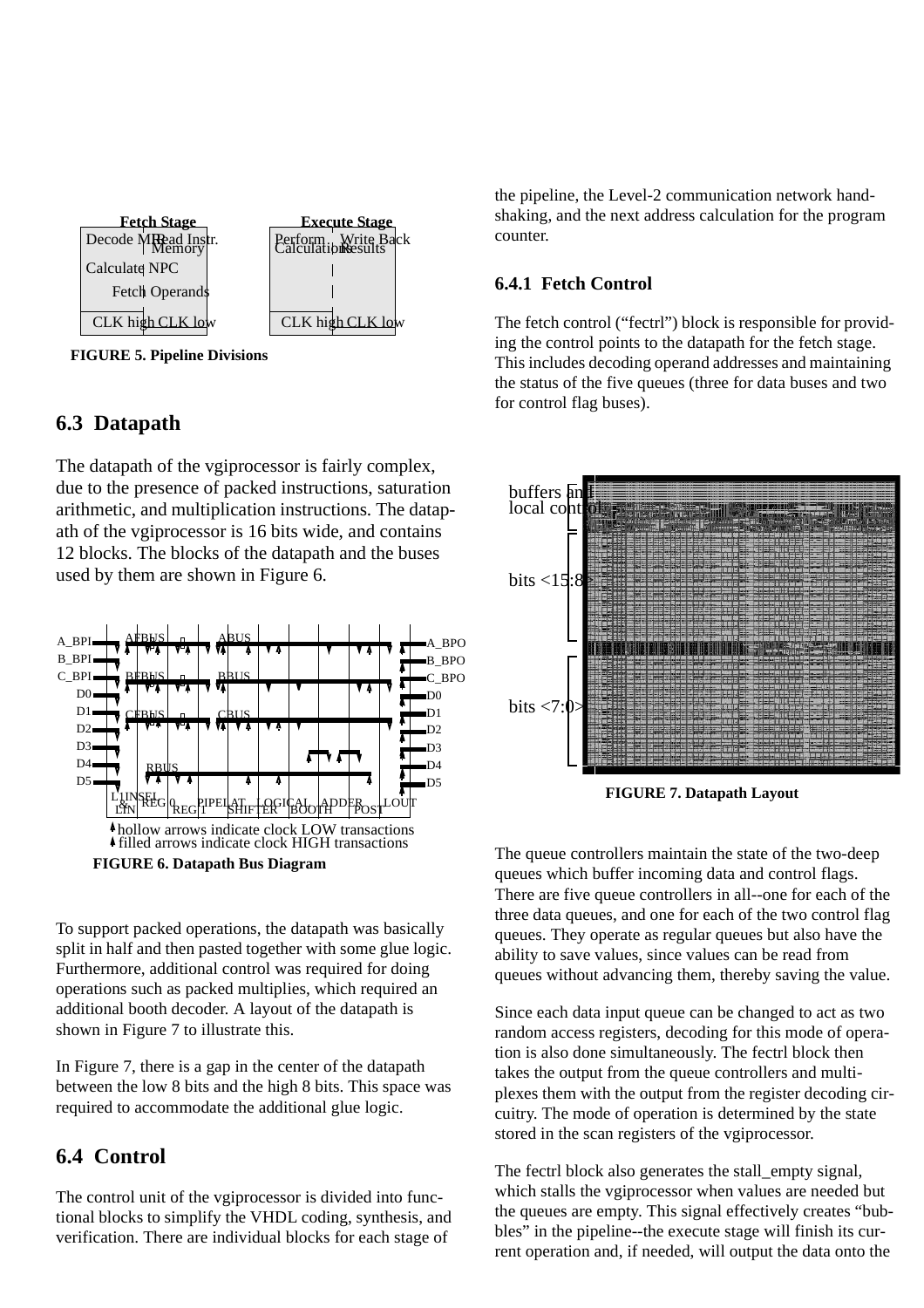<span id="page-8-0"></span>Level-1 communication network. When data is received by the queue, the stall\_empty signal is unasserted and the current instruction will advance through the pipeline.

The fectrl block is synthesized from the behavior description in VHDL using Synopsys' Design Analyzer / compiler software. Then the block layout is generated using Cadence's Cell Ensemble and compacted by hand using interactive Layout Editors.

#### **6.4.2 Execute Control**

The execute stage control is contained within two blocks. The first block ("exctrl") decodes the opcodes and provides the corresponding control points to the datapath. The opcodes are encoded to minimize area and reduce time penalty. The second block ("postctrl") was created to isolate the critical path of the vgiprocessor. It handles the control of the post-processing unit (see [Figure](#page-7-0) 6). It accepts output flags from the adder along with operand information to determine final execute stage results for operations such as maximum, minimum, and compare-ifequal. Therefore, the critical path for the vgiprocessor begins in the exctrl block.

#### **6.4.3 Program Counter Control**

The address of the next instruction to be executed is calculated by the program counter control unit ("npcctrl"). The next value of the program counter for unconditional

branches is directly taken from the MIR, that is, no decoding is required. For conditional branches, the bit field corresponding to MIR<34:33> in the MIR is used to select the appropriate flag input for the branch condition. This control block evaluates the flags and determines the next value for the program counter.

### **6.5 Communication Protocol**

The protocol for communicating data uses a single handshake line. The sender precharges this line when it is ready to send, and any of the receivers pulls down the line if it is not ready to receive. Illustrated in Figure 8 are three transactions, a valid transaction is established by a logical one on the handshake line at the end of clock high. This indicates that the sender is ready to send and has precharged the line, and all of the receivers are ready to receive, leaving the line precharged. If the handshake line is low at the end of clock high, a valid transaction has not occurred, either because the sender did not precharge or one of the receivers pulled down the handshake line. Since there are three output ports in a processor, if any of the output ports is blocked, the sender processor is blocked along with the intended receiver processor. If the producers and consumers of data operate at the same rate, the above type of blocking is reduced when running programs.



(a) shows a valid transaction. The sender pulls-up the handshake line while the clock is low and the handshake line remains high while the clock is high, indicating a valid data transfer.

(b) shows the condition when the sender is not ready to send. The sender pulls-down the handshake line when the inverted clock goes low (falling edge).

(c) shows the condition when the sender is ready to send, but the receiver is not ready to receive. The sender pulls-up the handshake line while the clock is low, and the receiver pulls-down the handshake line when the clock is high.

#### **FIGURE 8. Handshake Timing Diagram.**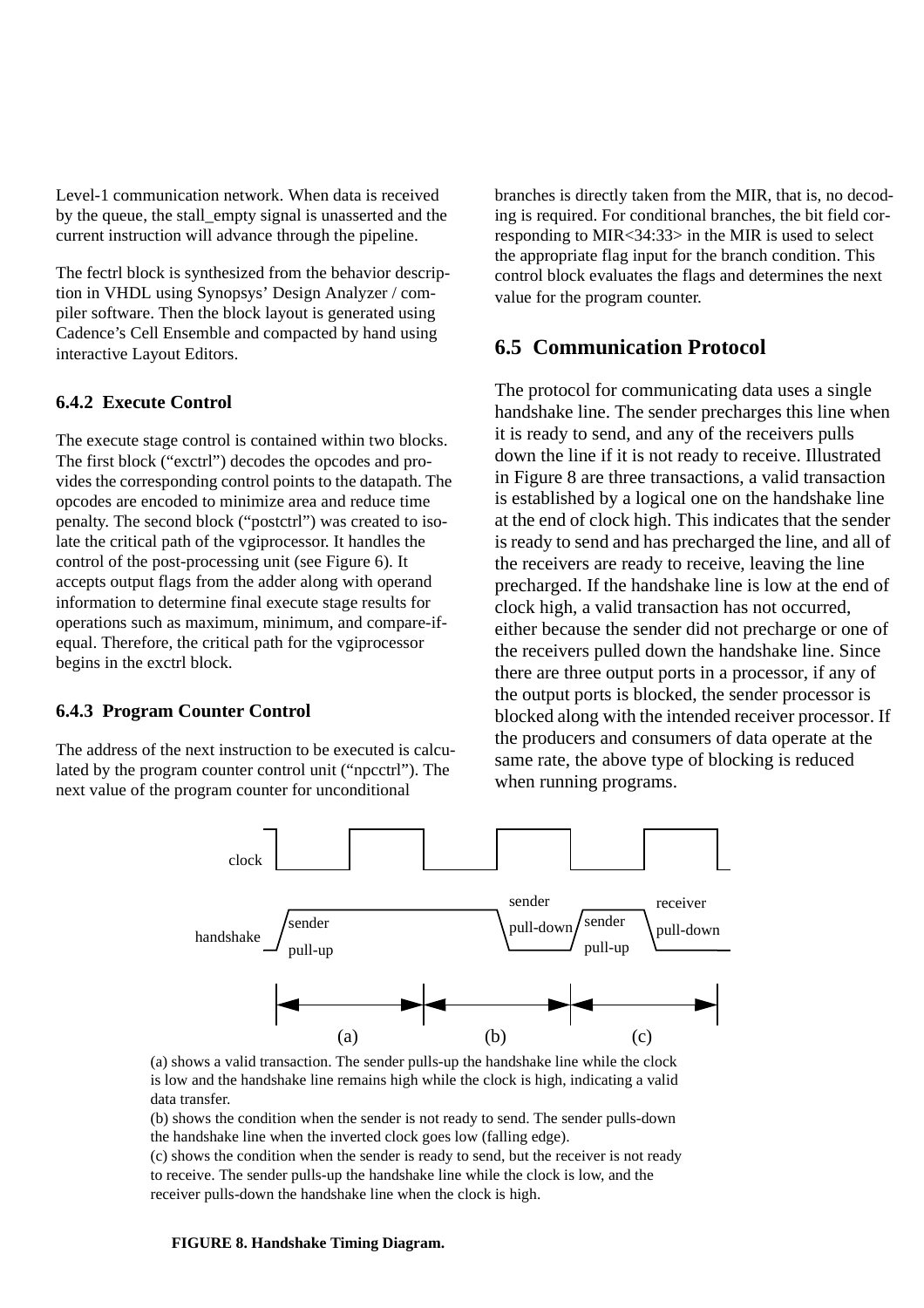### <span id="page-9-0"></span>**6.6 Scan Chain**

A scan chain is used to load the processors in each cluster and read out contents of registers. The scan operation takes place when the processor is not executing a program. The scan chain for the vgiprocessor has 89 bits. It contains 40 bits for instruction, 16 bits for register, and the remaining bits for setting up the switches, queues, and flags. The 16 words of the instruction memory are loaded by repeating the scan chain 16 times with desired data. The GSTALL signal stalls the processor by maintaining the current state of the entire vgiprocessor. The MIR and MIR2 registers, the CC register, the input queue controllers, and the communication network output controller maintain their current state when GSTALL is asserted. Stalling these blocks is sufficient to maintain the exact state of the vgiprocessor.

## **6.7 Design Verification**

.

All the blocks of the vgiprocessor have been designed and functionally simulated at the RTL level using a VHDL simulator. Many blocks in the control part have been synthesized. The remaining blocks have been custom designed. The buses of the Level-1 network have been integrated in the datapath. The physical layout of the entire processor is shown in Figure 9.

## **7.0 Memory Module Architecture**

The memory module is the second major part of a cluster architecture. It has a datapath and a control section. A block diagram of the memory module is shown in Figure 10. The datapath comprises all the blocks shown in the figure except the SRAM array and the controller. The data queue and the pipelat blocks are similar to those used in the vgiprocessor and the I/O processor. The datapath is described in detail to fill some of the details not covered in the previous section on the processor.

The datapath has a three stage pipeline similar to that of the vgiprocessor and I/O processor comprising fetch, memory access, and communicate stages. The fetch and communicate stages are needed to synchronize the memory module with a vgiprocessor and an I/O processor. This avoids the need for special protocol when a vgiprocessor communicates with the memory. The additional two stages impose a two clock latency when read is requested and one clock latency for write process. Since requests are usually pipelined, the latency occurs only on the first request.

In the following subsections the architecture of the memory module is explained. The datapath structure is described first and then the controller block.



**FIGURE 9. Layout of Vgiprocessor**



FIGURE 10. Block Diagram of Memory Module

#### **7.1 Datapath Structure**

The memory module's datapath consists of the following blocks: meml1insel, memlin, data queue, mempipelat, storage array, memlout, address pointer and counter as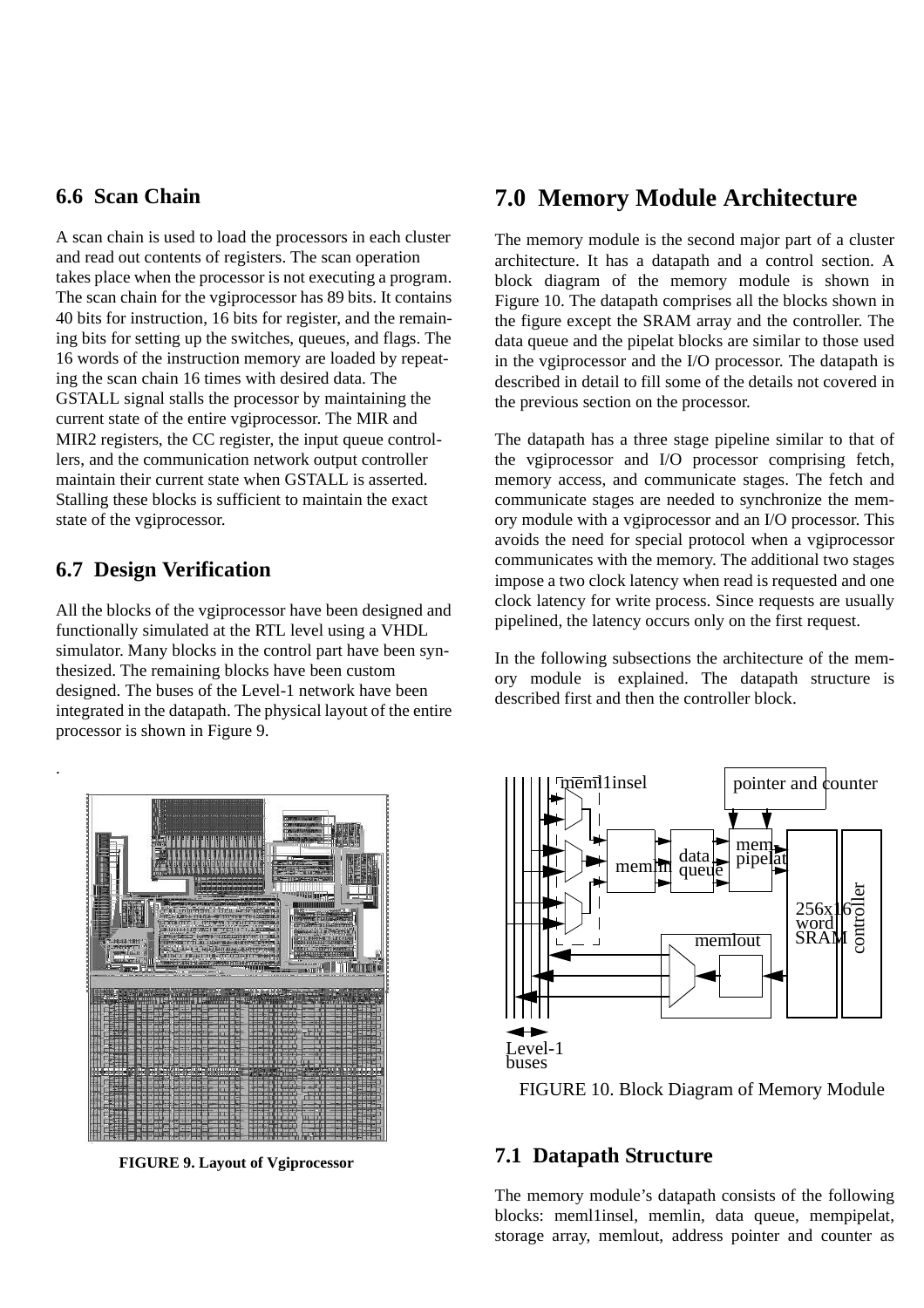<span id="page-10-0"></span>shown in [Figure](#page-9-0) 10. We have retained some of the cryptic names for the blocks to maintain consistency with the names in design schematics and netlists. The following subsections describe in detail the functions of each block.

#### **7.2 Meml1insel Block**

Meml1insel is the interface between buses in Level-1 network and memory module. It consists of three multiplexers that select 3 out of 6 Level-1 buses. The three outputs of this block are read address, write address and write data. The bus assignment is done by setting the associated Level-1 configuration switches in the scan chain register (bits memscni<5:0> in the scan register of memory module). Figure 11 shows the Level-1 configuration switches.

The buses in Level-1 network are assigned in the following manner:

- bus (d0 or d1) or bus (d2 or d3) can become read address source.
- bus (d0 or d1) or bus (d2 or d3) can become write address source.
- only bus d4 or d5 can become write data source.

#### **7.3 Memlin Block**

This block consists of two 8-bit registers for read and write address and one 16-bit register for write data. During the communicate cycle, the sender drives the output data on Level-1 bus. On the same cycle, the receiver copies the data into the master of the memlin register. During fetch cycle, the data in memlin will be transferred into registers in data queue block. Memlin is the communication data buffer at the receiver. In memlin block, data and address source can be selected from the bypass buses or the Level-1 buses. To select the address or data source from bypass buses, the associated memsbpi bits in the scan chain register (memsbpi<2:0>) should be asserted.



FIGURE 11. Meml1insel structure. Level-1 configuration switches and read and write address

#### **7.4 Data Queue**



FIGURE 12. Schematic of one queue register. Data queue block consists of three such queue register; they are read address

Data queue consists of three two-deep queues, one for read address, one for write address and the other for write data. The queues are important because of the two cycle delay for a request to be processed. For example, when a read is requested, whether the read data can be sent out or not is not known until two cycles after the request is received. During those two cycles, additional requests are being accepted and processed. If the memory module fails to send the read data the processor will stall; data queues are used to buffer the requests that have been received before the stall comes. The data queue works in the same manner in the vgiprocessor and the I/O processor.

The schematic of the queue is shown in Figure 12, where r0 and r1 are queue registers. When there is no pipeline stall, data will always be placed to the head of the queue, r1. The 2-to-1 mux between r0 and r1 is used to bypass r0, to allow data from memlin to appear directly to r1. The second 2-to-1 mux is used to allow data from memlin to go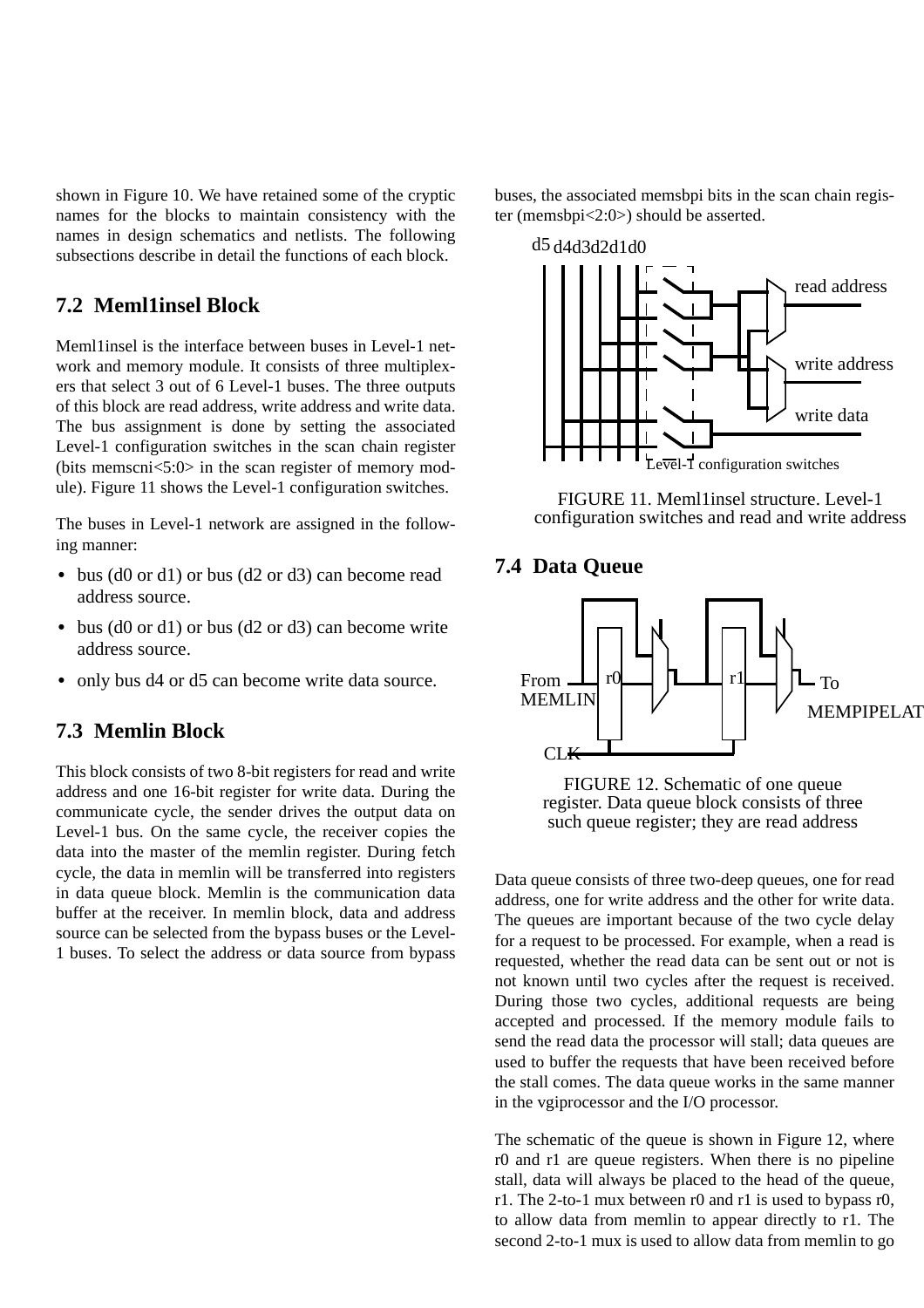<span id="page-11-0"></span>directly into the pipeline register (mempipelat). Therefore, when no stall pipe occurs, data from memlin can be fetched into r1 and pipeline register at the same time

## **7.5 Pipeline register (mempipelat)**

The pipeline register plays two major roles. During program execution, mempipelat is used to supply stable address and data to the storage array block, shown in [Figure](#page-9-0) 10. It is the pipeline register of the memory module. Like the data queue, mempipelat consists of two 8-bit register for read and write address and one 16-bit register for write data. The read address register and write data register are also part of the scan chain register and they are used to load data into the storage array during scan in process and to read out the memory content during scan out process. Data register is also used to initialize the read and write pointer for FIFO and delay-line operation.

The two major rolls of the mempipelat block are explained in the next two subsections using the control signals of a cluster and two scan chain register bits.

#### **7.5.1 Mempipelat as scan chain register.**

During the scan process data can be loaded into the storage array (e.g. sine or cosine table) or read out the memory content and initialize the address pointers. To store data in the storage array, data and address are scanned into data and address registers. Read/Write enable (rwen) bit and memory update (memupdate) bit of the scan chain register should be asserted as well. When scan update (supdate) control signal comes, data in the scan register will be loaded into the location specified by the address register. Table 1 summarizes the operation of mempipelat as scan chain register

|           | <b>TABLE 1. Summary of mempipelat as scan chain</b> |  |  |
|-----------|-----------------------------------------------------|--|--|
| register. |                                                     |  |  |

| rwen | mem<br>upd<br>ate | <b>Operation</b>                                       |
|------|-------------------|--------------------------------------------------------|
|      |                   | Read the content of a location in<br>storage array.    |
|      |                   | Read the content of counter, read<br>and write pointer |

| <b>TABLE 1. Summary of mempipelat as scan chain</b> |  |
|-----------------------------------------------------|--|
| register.                                           |  |

| rwen | mem<br>upd<br>$\overline{a}$ te | <b>Operation</b>                                |
|------|---------------------------------|-------------------------------------------------|
|      |                                 | Initialize counter, read and write<br>pointer   |
|      |                                 | Store data into a location in storage<br>array. |

To read out the content of a memory location, first address has to be scanned in, read/write enable bit (rwen) and memory update (memupdate) bit should be disabled. When supdate signal comes, data in the address location will be loaded into data register which can be scanned out later.

Data register is also used to initialize read and write pointer for FIFO and delay-line operation. Read and write pointers are 8 bits wide each, while data register is 16 bits wide. Cascading read and write pointers, we get 16 bits wide data. Therefore, by connecting the upper byte of data register to write pointer register and the lower byte to read pointer register, we can initialize the pointer registers. Memory update (memupdate) bit of the scan chain is used to distinguish this operation from loading data into storage array. When pointer initialization is intended, memupdate bit is not asserted. Read/Write enable (rwen) bit, however, has to be asserted.Mempipelat as pipeline register

The schematic of mempipelat register when operated as a pipeline register is shown in [Figure](#page-12-0) 13. As pipeline register, mempipelat is used to supply stable address and data to the storage array unit. Whether data in mempipelat can advance or not is controlled by advance signal which comes from queue controller block. Advance signal is asserted when neither stall pipe nor save signal is asserted. Save signal comes from access controller and it is asserted when the access controller cannot serve a request. The section on access controller explains more about the function of this signal. Address output of mempipelat can come from two sources. In the RAM and Look-up table operation, this address comes from Level-1 buses. In FIFO and Delay line operation the address comes from read or write pointer

## **7.6 Storage Array Block**

The 256x16 words SRAM in [Figure](#page-9-0) 10 is the storage array of memory module. This storage array is the self-timed SRAM designed by Burstein [8]. It has separate buses for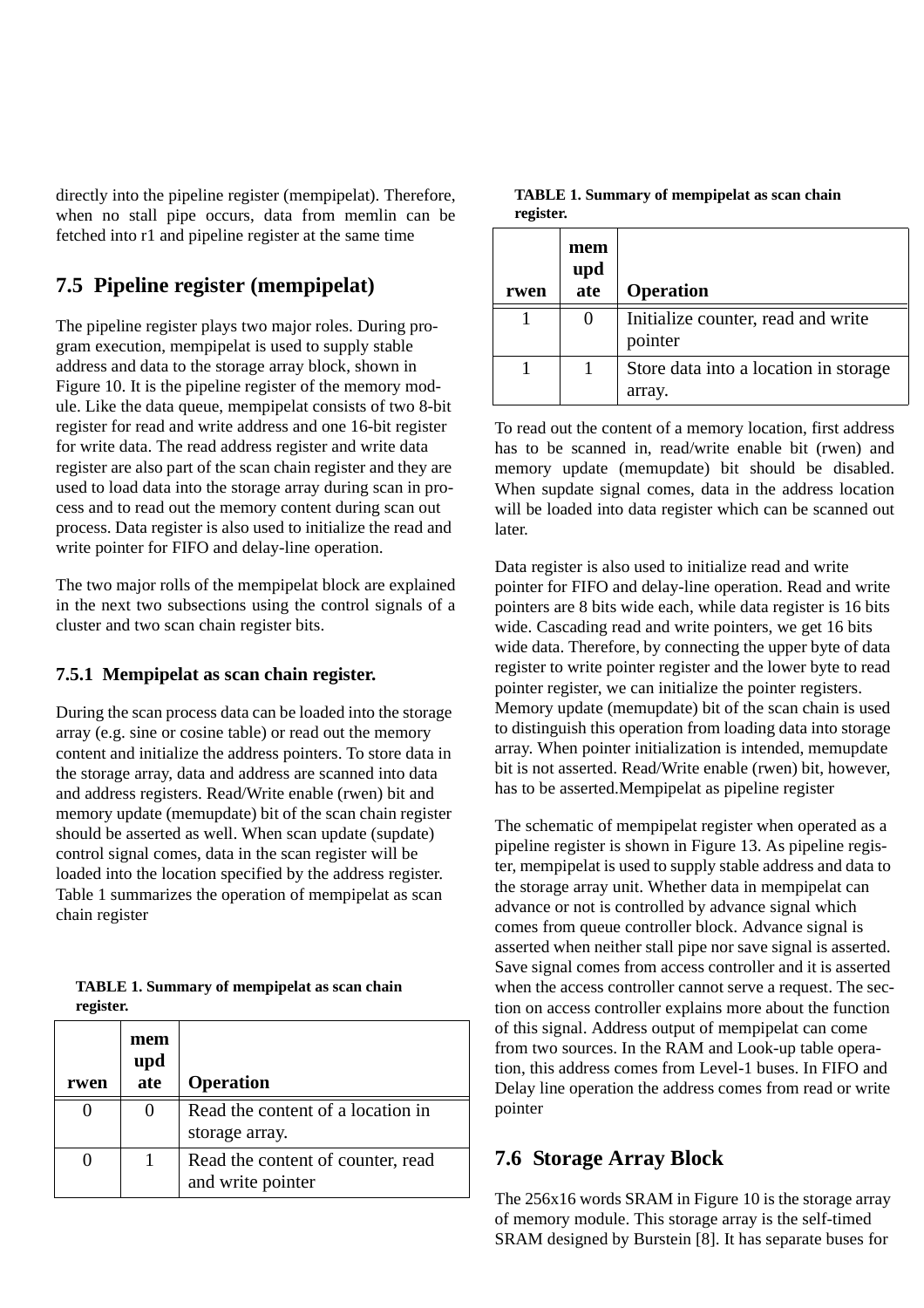<span id="page-12-0"></span>input data and output data and a single address bus. The storage consists of memory cells and a dummy circuit which mimics the worst case delay in the memory block. This dummy circuit generates a done signal which indicates that a read/write has been completed. This signal is intended for asynchronous design. In this design, only the memory cell array is used. The done signal is not used. Although the prototype has a 256 X 16 SRAM, a generator is available [9] for extending the size of the storage array.





## **7.7 Memlout Block**

Memlout consists of a data register to hold data read from storage array and switches that connect to Level-1 buses. Data in the register can be driven to three of the six Level-1 buses so that it can be sent to other processors. Level-1 output switches are configured using scan chain register bits (memscno<2:0>). When a receiver is not ready to receive data in the memlout register, then memlout block will preserve its data to be resent the next cycle.

Output of memlout is also extended to bypass buses. Therefore, if receiving processor is next to the memory module, the data transfer can be done through the bypass buses which free up the Level-1 buses for other processors.

#### **7.8 Pointer and Counter**

This block, shown in Figure 14, consist of two up-counters for read pointer and write pointer, one up/down-counter to count the number of data stored in the array, and memflag unit which outputs fullnn and emptynn signal when the

memory is full or empty. Read pointer is incremented every time a read request is processed and no stall pipe is present. The same is true for write pointer. It is incremented every time a write request is processed. The pointers are always pointing to the next read and write address to be read and written. Counter is incremented every time a write is executed and decremented when a read is executed. Memflag is used to indicate that FIFO or delay line is full or empty. Full is asserted when counter value is the same as the value of delay set in the scan chain register. For FIFO, in order to use the whole memory as FIFO, one would have to specify the number of delay to 256. Shorter FIFO can be specified by setting the value of delay in the scan chain to be less than 256. Empty is asserted when the counter value reaches one and read request is being executed. The read and write pointer blocks can be initialized during scan chain as described in the mempipelat section [\(Section](#page-11-0) 7.5 ).



FIGURE 14. Block diagram of the pointer and counter block of memory module. Num\_delay<7:0> are scan chain bits that set the size of FIFO and Delay line. Fullnn indicates that FIFO/Delay line is full. Emptynn indicates that FIFO is empty.

#### **7.9 Controller**

The controller of memory module (see [Figure](#page-9-0) 10) can be divided into three major blocks, queue controller, memory access controller, and output controller. A block diagram of the controller is shown in [Figure](#page-13-0) 15 with all the control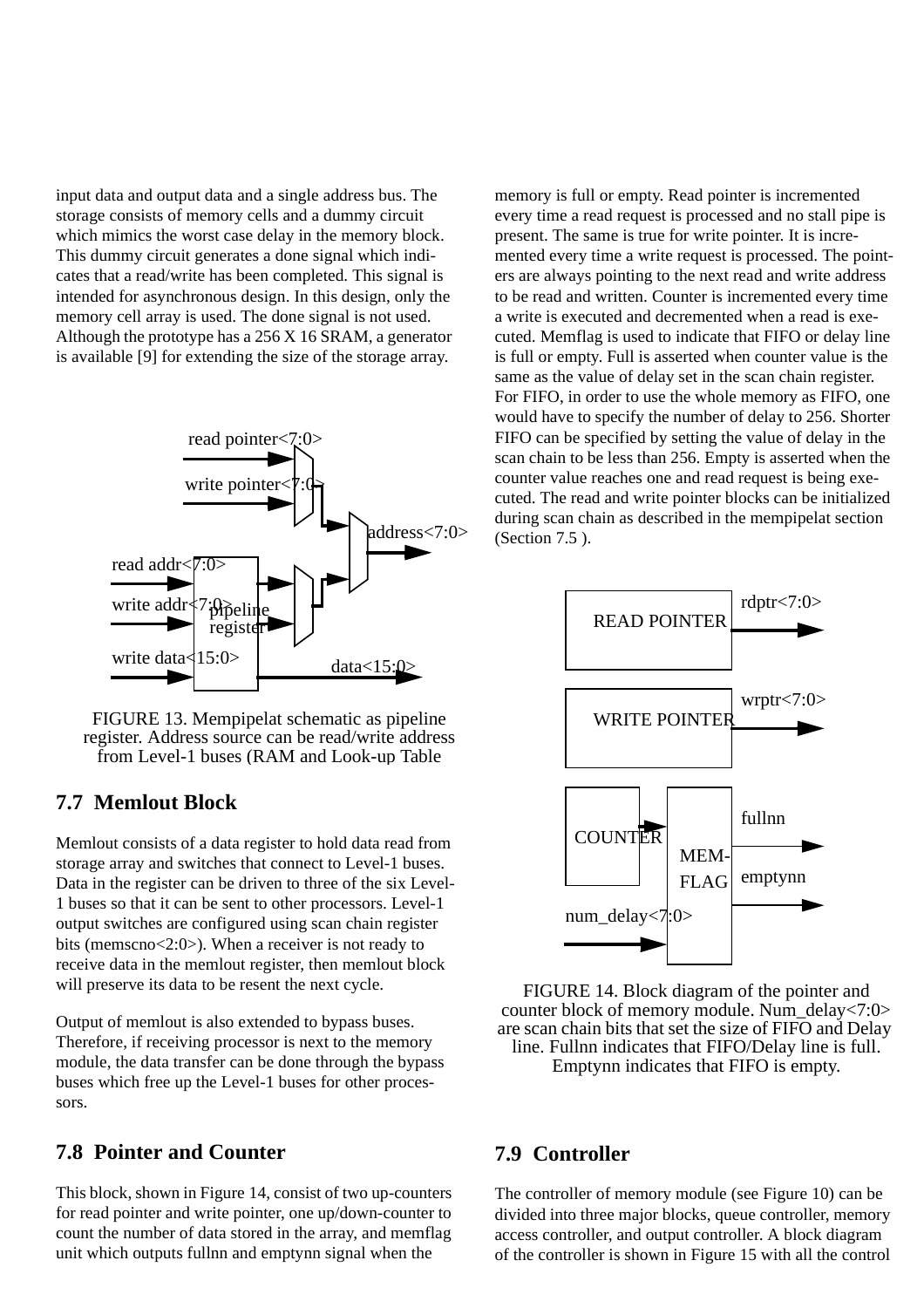<span id="page-13-0"></span>signals and communication blocks. The control signals are used in the FSMs of the major blocks. The signals gstall and clk are global control signals. The function of each block is described in the subsections.

#### **7.9.1 Handshake queue**

Each bus carrying data tokens or control tokens has a handshake signal associated with it. The handshake signal also carries information about what operation to be performed to the data - read or write. Since data in the datapath goes through a queue, there needs to be the same queue for the handshake signal so that the data and its associated handshake signal can propagate in parallel in the memory module.



**FIGURE 15. Block diagram of the controller unit of memory module.**

#### **7.9.2 Queue Controller**

The queue controller decides where the data in the memlin register will be stored in the data queue block. If there is no stall pipe, data will be placed at the head of the queue. There are 3 queue controllers, one for read address, one for write address and the other for write data. Queue controllers also decide whether an incoming data can be accepted. When a queue is full, the queue controller will pull down the handshake line to indicate to the sender that no data can be accepted. The states of the queue controller are shown in [Figure](#page-14-0) 16. Please refer to [Figure](#page-10-0) 12 in reading the state diagram.

Advance signal is generated using the following logic:

$$
advance = (stallpipe + save),
$$

where save is a signal from access controller that tells the queue controller that the data at the head of the queue has not been serviced because another process is being executed. As an example consider a situation where read and write requests arrive simultaneously at the access controller. If the priority is given to write over read, then write will be performed and save will be generated for read address queue controller.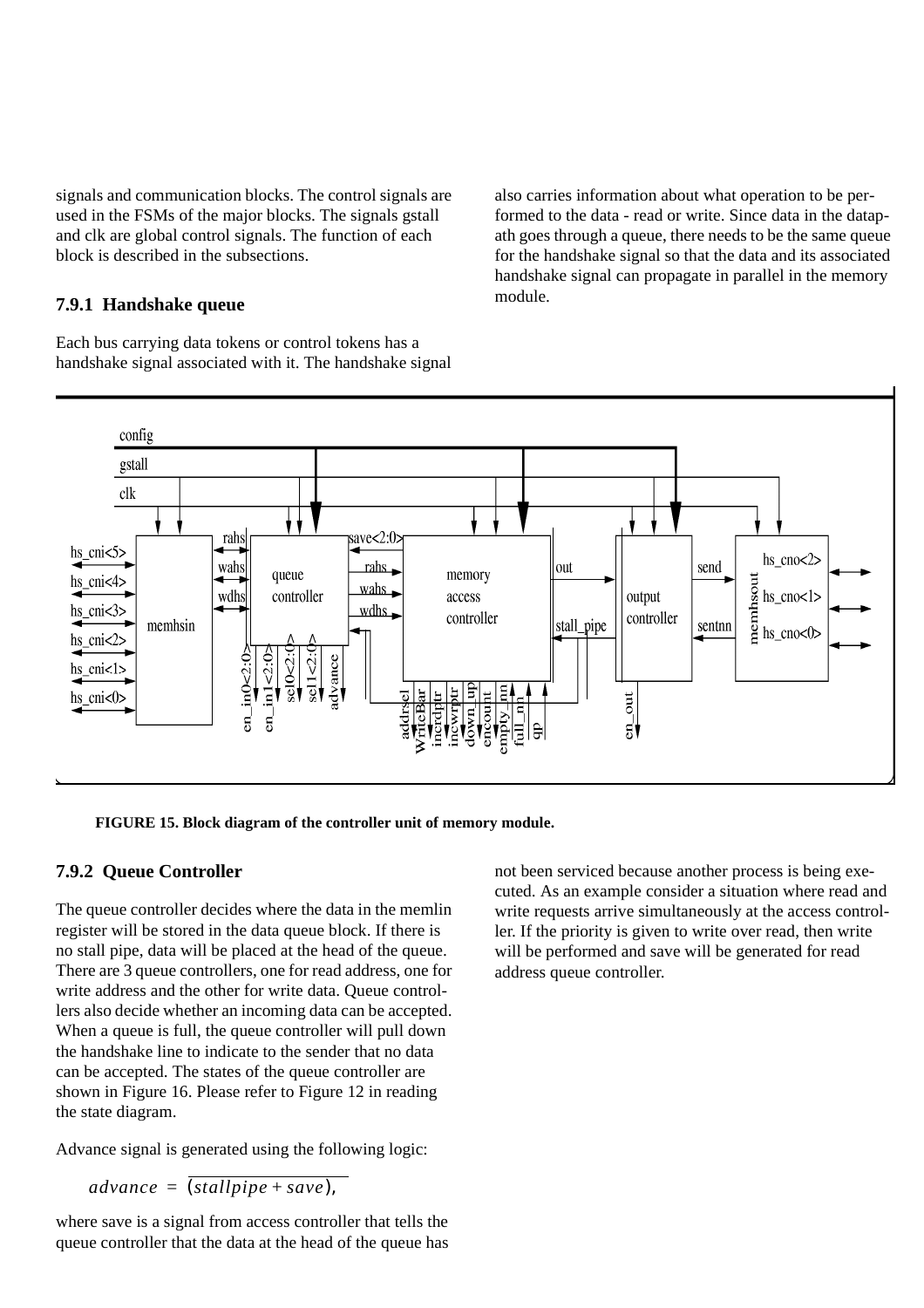<span id="page-14-0"></span>

FIGURE 16. Queue controller state transition diagram. Memory module controller consists of three controllers

#### **7.9.3 Memory Access Controller**

The memory access controller is the key block of the memory module. The four modes of the memory module are implemented in this block. The operation mode of memory access controller is configured using configuration (config<1:0>) bits of the scan chain register. Memory access controller communicates with the queue controller using the save signal. Whenever a request (read/write) cannot be serviced by memory access controller, it will assert the save signal. This will result in advance signal being unasserted and the data in data queue and pipeline register blocks will be preserved. For example, if the memory access controller receives simultaneously read and write requests, depending on the priority, either read or write will be selected and the other request has to wait. If write is performed then save signal for read queue controller will be asserted and vice versa for read.

The memory access controller communicates with the output controller through the out signal. When a read is performed, out signal is asserted, signaling the output controller to prepare to send out the data read from storage array. The four modes of the memory access controller are described using FSMs in the next four subsections. The control signals shown in [Figure](#page-13-0) 15 are used in deriving inputs that cause state transitions.

#### **7.9.4 RAM Mode**

When configured in RAM mode, memory access controller treats the storage array as a random access memory. It can accept any read and write operation. Simultaneous read and write request is resolved using queue priority bit of scan chain register. This means that the user determines the read or write priority. When queue priority bit is asserted, priority is given to read request and when the bit is low, priority is given to write request. For a write request to be executed, both write address and write data have to be available to the access controller.

#### **7.9.5 Look-up Table Mode**

The Look-up Table (LUT) mode is similar to RAM mode except that write is not allowed during execution. In the LUT mode, storage array is loaded with a table during the scan in process. The procedure for scanning is described in mempipelat section ([Section](#page-11-0) 7.5 ).

#### **7.9.6 FIFO Mode**

In FIFO mode, addresses for read and write come from read and write pointer blocks. Only the write data comes from Level-1 buses. Read request is communicated using read handshake line and write request is communicated using write data handshake. Since write address comes from write pointer it is assumed to be always ready. So, in FIFO mode, write address handshake signal is ignored.

Simultaneous read and write request can occur in FIFO mode. This is resolved using the queue priority bit like in the RAM mode. Fullnn and emptynn signal from memflag block ([Figure](#page-12-0) 14) signal the access controller when the FIFO is full or empty. Full occurs when the counter value reaches the number of delay in the scan chain register. Empty occurs when the counter value reaches one and the access controller is in read mode.

#### **7.9.7 Delay Line Mode**

Like the FIFO controller, the sources for the addresses of delay line controller are read and write pointer blocks [\(Figure](#page-12-0) 14). What makes delay line different from FIFO is that delay line controller does not accept read request. Read will be executed automatically once the delay line is full. This is indicated by fullnn signal from memflag block [\(Figure](#page-12-0) 14). Write address is assumed ready every time write data is available. So, write request is communicated using write data handshake signal only. Since simultaneous read and write is not possible when the controller is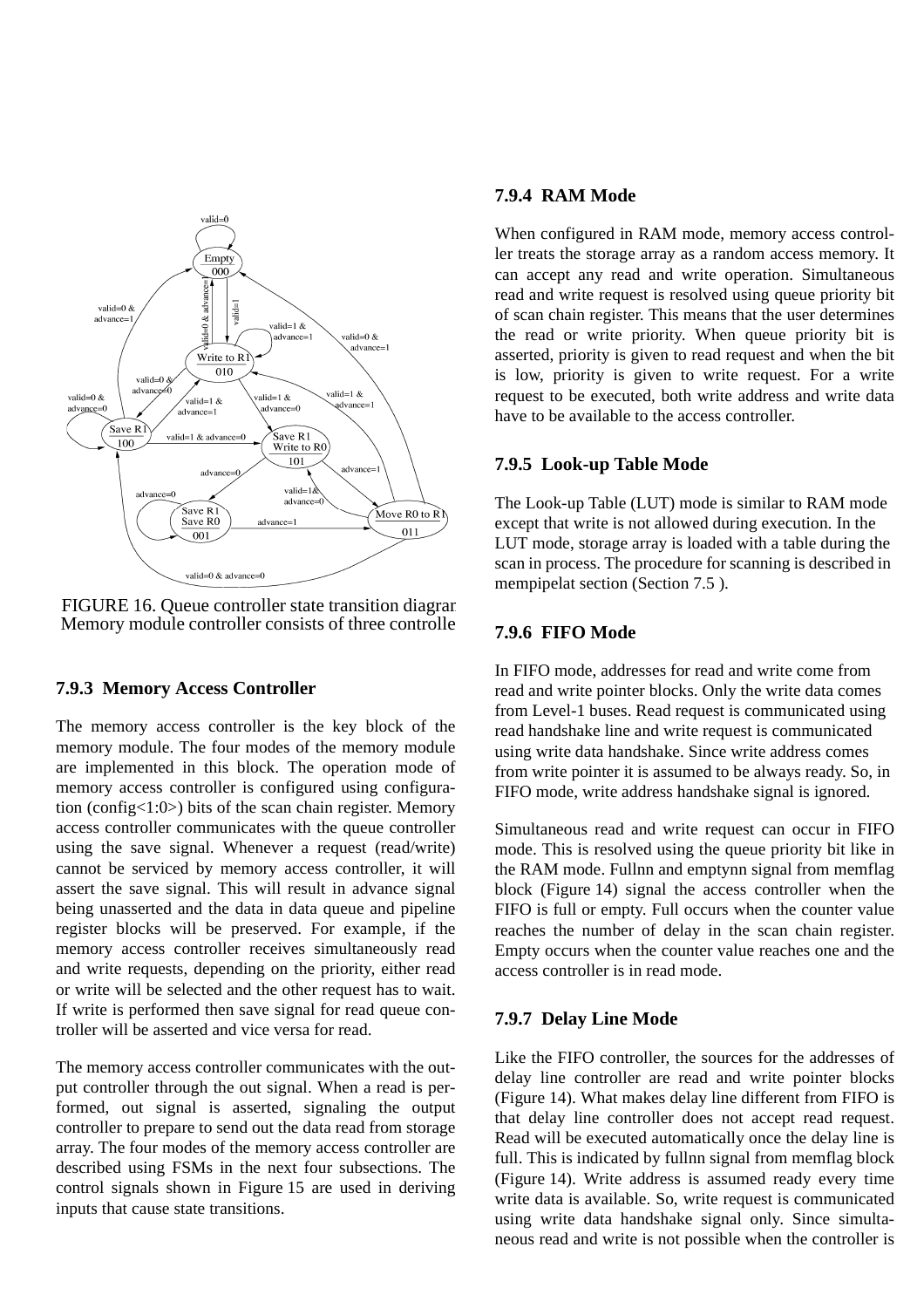operating in delay line mode, the queue priority bit is simply ignored. r.

### **7.10 Output Controller**

The output controller, shown in [Figure](#page-13-0) 15, receives the out signal from memory access controller every time access controller is in read state. When the request comes, the controller will assert the output handshake line to signal the receiver of outgoing data during clock low. When clock high comes, the output controller observes the handshake line to determine if the send is successful. If the handshake line is pulled down any time during clock high, the send is unsuccessful and the controller will try to resend the data the next cycle. In this case stall\_pipe signal is asserted for the memory module which will stall other activities.

### **7.11 Scan Chain Register**

Programming the processors in a cluster is done using a scan chain. The scanning process is described using the memory module. The memory module scan chain register is 55 bits long. It is divided into three blocks, memscni (26 bits), mempipelat (26 bits), and memscno (3 bits). The physical location of the bits of the scan chain register is

scattered among the blocks of the memory module. Memscni contains 6 bits for selecting Level-1 network's six buses, 3 bits for activating bypass buses to supply data tokens, one bit for selecting read/write to counter, 3 bits for selecting read/write to queue register, 2 bits for selecting read and write address source, 2 bits for operation mode selection  $(00 = RAM \text{ mode}, 01 = \text{look-up table})$ mode,  $10 =$  FIFO mode,  $11 =$  Delay line mode), 1 bit for queue priority assignment, and 8 bits for FIFO or delay line size. Scan register in mempipelat consists of 8 bit address register, 16 bit data register, read/write enable (rwen) bit, and memupdate bit. Address and data register are used to load storage array with data or to read out content of memory. The second function of the data register is to initialize read and write pointer register in the datapath's counter unit. Read/Write (rwen) bit indicates that the data in data register is to be loaded either into memory or pointer register. Together with read/write bit, memupdate indicates that the data in data register is to be loaded into storage array. Memscno block contains 3 bits to control Level-1 output select switches. The operation of the scan chain register is controlled by two cluster level control signals sen and supdate that are generated from primary input signals gstall, tms, reset, and clk.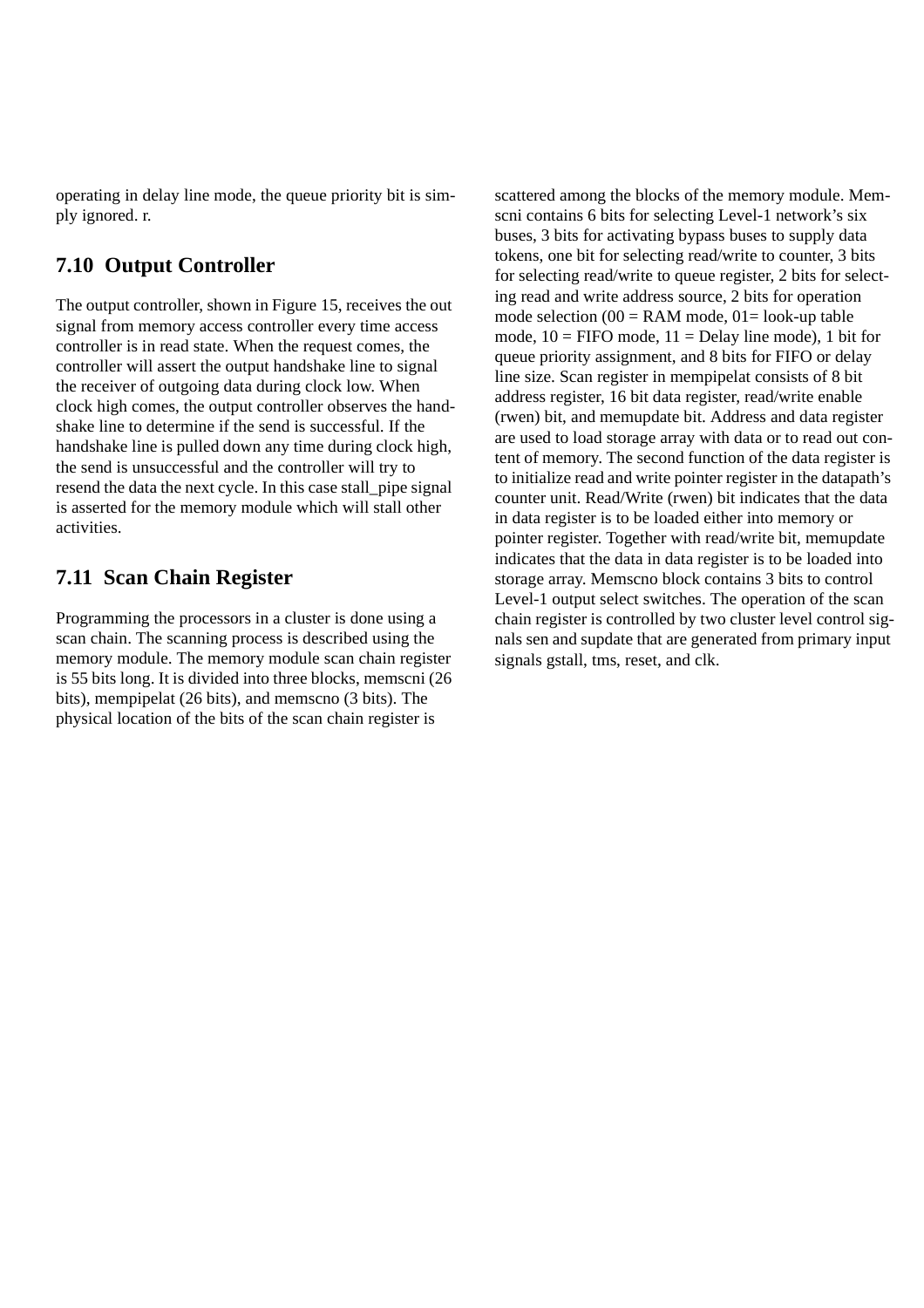<span id="page-16-0"></span>

FIGURE 17. RAM Data propagation through memory module datapath.

### **7.12 Design Verification**

All the blocks of the memory module have been designed and functionally simulated at the RTL level using a VHDL simulator. Many blocks in the control part of the memory module have been synthesized. The remaining blocks have been custom designed. The physical layout of the entire memory module has been completed using custom **layout** tools and it is included in [Figure](#page-17-0) 18. The storage array occupies the two quadrants on the right side of the layout. The datapath occupies the bottom left quadrant and the control occupies the top left quadrant. The physical layout has been extracted, verified, and a transistor level netlist generated for use with Timemill simulation. The operation of the memory module has been verified using Timemill simulations.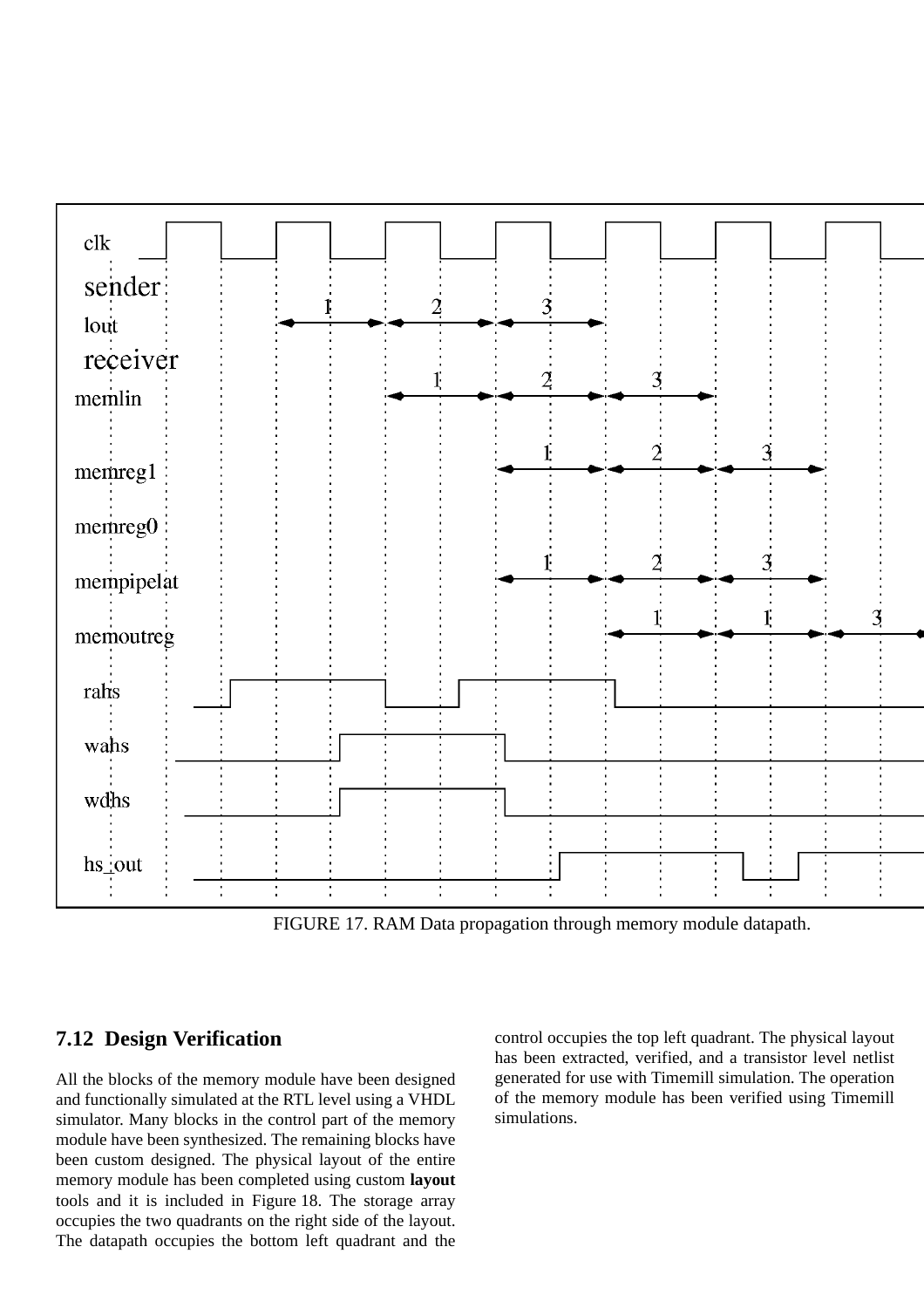<span id="page-17-0"></span>

**FIGURE 18. Layout of Memory Module**

The following example illustrates the data propagation in memory module. We assume the memory module is configured in RAM mode (memconfig  $= 00$ ). There are three requests that arrive consecutively to the memory module. They are named 1,2 and 3 in [Figure](#page-16-0) 17. Request 1 is a read operation, request 2 is a write operation and request 3 is a read operation. The three requests can come from a vgiprocessor, another memory module, or an I/O processor. For read request, output data is sent out to another processor and the receiving processor is assumed ready to receive the data. Figure 15 shows the timing diagram of data through the memory module's datapath.

During the communication cycle, data 1, are driven onto Level-1 buses to the input of memory module. These data are copied by memlin and driven to data queue in the fetch cycle of memory module. Data 1 is a read request as indicated by the rahs line. Since no data are yet stored in the queue, data 1 will advance to memreg1 and mempipelat. At the same time, memlin is accepting the next data 2. Data 2 is write request as indicated by both wahs and wdhs line. For write request, both wahs and wdhs have to be high to be processed. The next cycle, mempipelat drives data 1 request to storage array and memory read is executed. Data 2 are advanced to memreg1 and the third read request, data 3 are communicated. At the beginning of the next cycle, data 1 result appear at the output register. These data are being driven on Level-1 bus to a receiving processor. Notice that output handshake line (hs\_out) has been pulled high during clock low in the previous cycle to tell the receiver processor of the arrival data 1 result. At the same time, write request of data 2 is executed and data 2 operation is completed. Data 3 are transferred to

memreg1 and mempipelat during this clock cycle. Since data 2 do not produce any output, hs out is pulled low by the output controller at the next clock cycle to tell the receiver that no data is being communicated. On the same cycle data 3 is executed and the output is stored in the output register. The output handshake line again is asserted when clock goes low to inform the receiver of the availability of data. During the next cycle, data 3 results are communicated to the receiver.

In this example, we can clearly see the latency of read and write requests. A read request, indicated by data 1 in the example, incurs two clock cycle latency. When data 1 appear at the output of memlin during the first clock cycle, data 1 is transferred to mempipelat. At the second clock cycle, the memory read is performed. At the end of this clock cycle, the data 1 result is available at the output register which will be sent to the receiver when the next clock cycle comes. A write request, indicated by data 2, only incurs one clock cycle latency. When data 2 is available at the output of memlin during the first cycle, data 2 is transferred into mempipelat. At the second clock cycle, the memory write is performed and the request is completed.

## **8.0 I/O Processor**

In a cluster of RAMP, external I/O handling is separated from the vgiprocessors and memory module by the I/O processor. The I/O processor is designed to handle off-chip communication functions, which would otherwise require one of the vgiprocessors as in PADDI-2 [1]. In the case of PADDI-2, the processors had a small instruction set and took a small area. The VGI instruction set is more extensive, so using a vgiprocessor for I/O functions would be a waste of resources. The I/O processor also handles the fact that the off-chip communication protocol can be different from the on-chip communication protocol. To accommodate commercial SRAM chips and other VGI-1 chips, two cycles are allowed for data and control communication.

There is one I/O processor and one memory processor for every four vgiprocessors in a cluster. The I/O processor behavior is set by the scan chain to either take data from an on-chip vgiprocessor and output to a pad, or the other way around. The I/O processor also has a two deep data buffer in case communication is stalled down stream. [Figure](#page-18-0) 19 shows the major blocks of the I/O processor.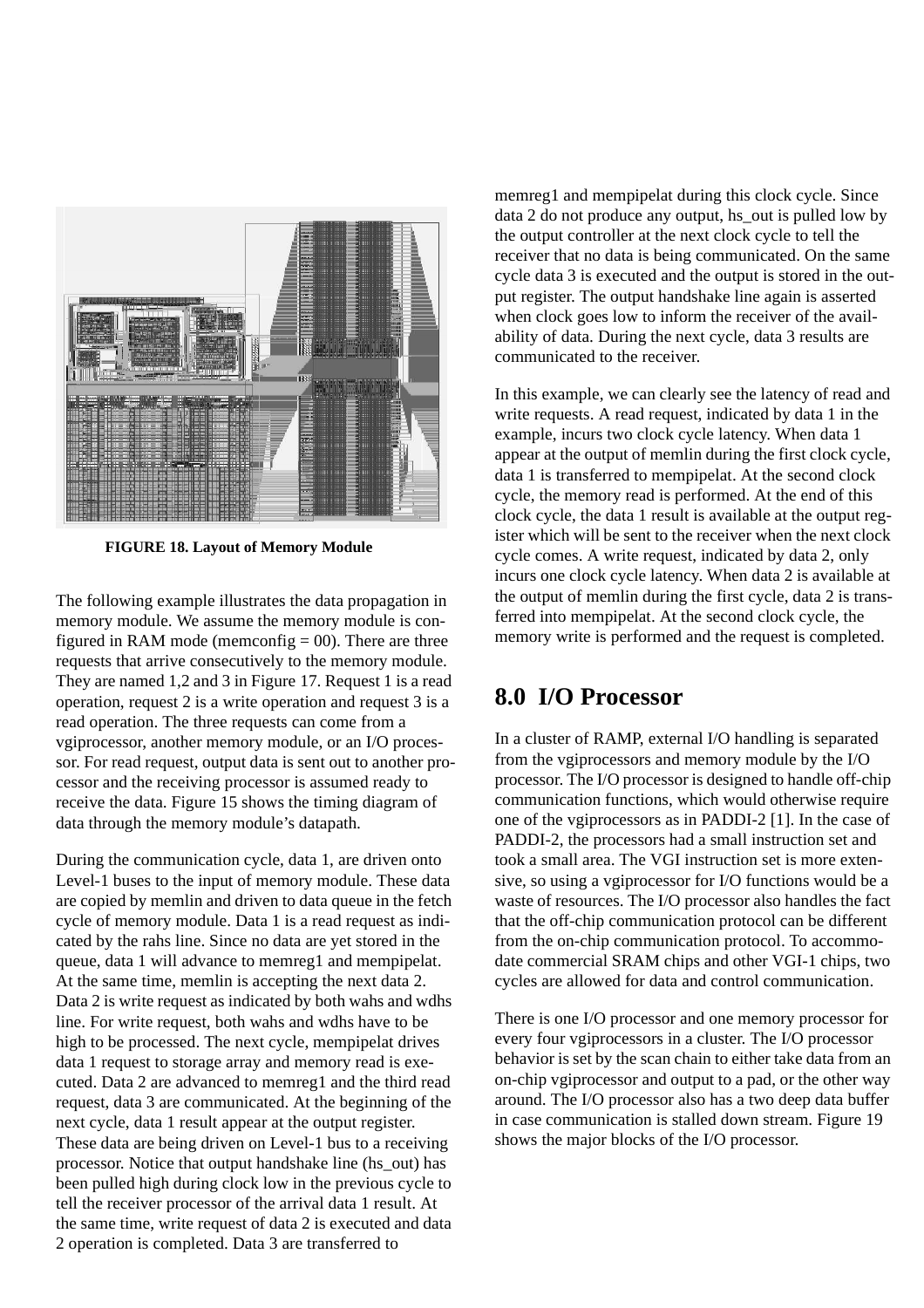<span id="page-18-0"></span>



**FIGURE 19. Block Diagram of I/O Processor**

#### **8.1 Description of I/O Processor Blocks**

The datapath of the I/O processor has four major blocks, i0\_din, reg0, reg1, and io\_dout. The control part of the processor has three major blocks, io\_hsin, is\_hsout, and ctrl. The two register blocks, reg0 and reg1, were taken directly from the vgiprocessor design. The blocks io din and io dout are multiplexers that direct the incoming and outgoing data and control signals as determined by the switch settings. The blocks io hsin and io hsout are adaptations of hsin and hsout of the vgiprocessor, respectively. A series of latches with a small amount of logic is included to intercept their communication signals to the ctrl block. These latches are necessary to adapt to the longer delay of the off-chip communication protocol. Since the I/O processor can be configured to take data from off-chip, or to output data off-chip, these latches are enabled or disabled during setup by the sel switch. (See Figure 20).

The ctrl block is actually composed of six blocks, as shown in Figure 21. The five qctrl blocks were also taken directly from the vgiprocessor design. They keep track of the states of the registers, determining whether the queue is full or empty, and if data needs to be read or written. The block called ioplogic takes the information it receives from qctrl and io\_hsout, and decides if there is data to be sent, and whether or not the communication line is stalled.



The input and output ports of an I/O processor can be connected to the Level-1 network, bypass buses, or pads. There are 17 switches that are configured using a scan chain for each I/O processor. A layout of the I/O processor is shown in [Figure](#page-19-0) 22.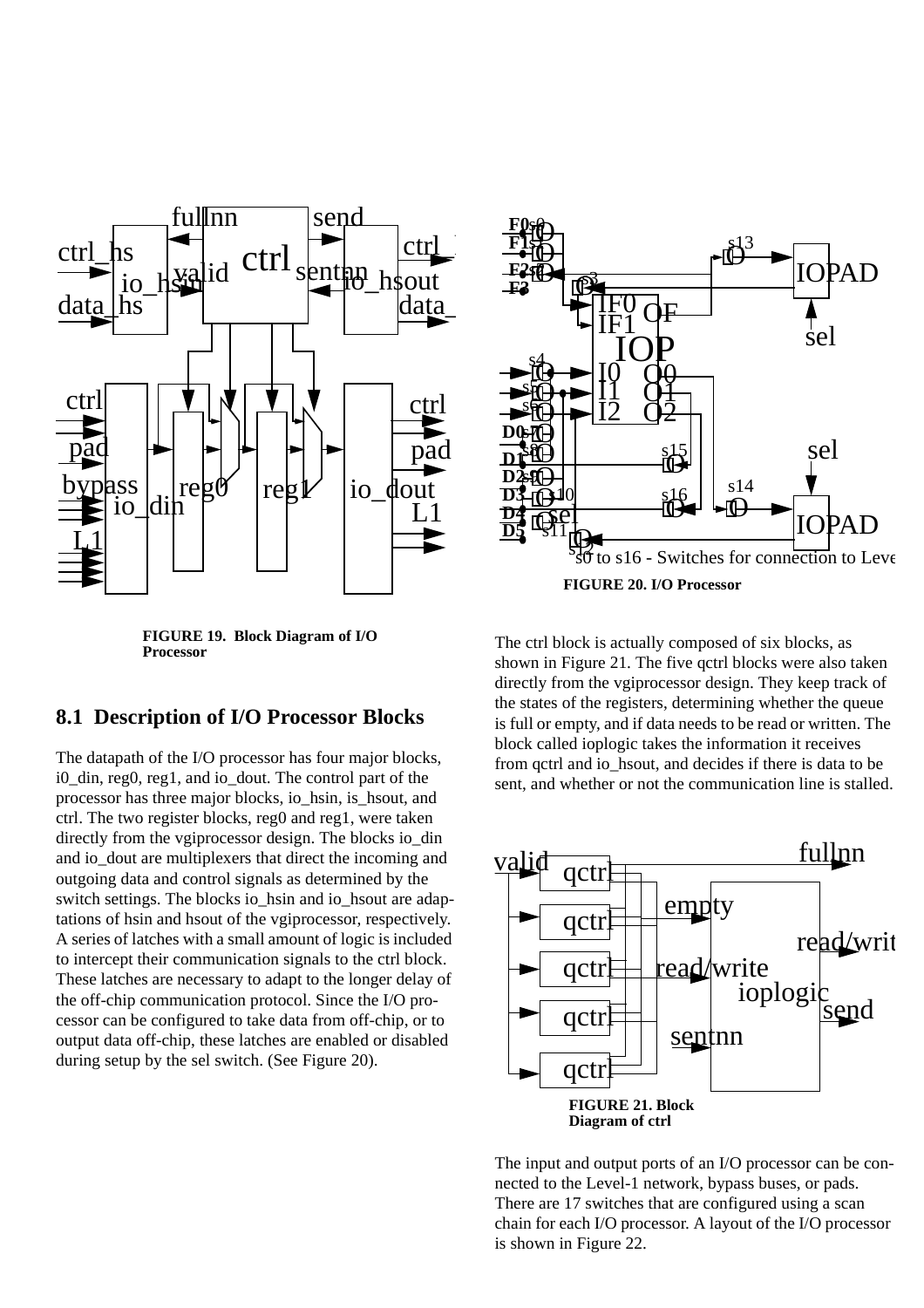<span id="page-19-0"></span>

**FIGURE 22. Layout of I/O Processor**

## **9.0 Simulator**

A functional simulator has been written in Java to assist with program creation and verification for RAMP. Program development using assembly code, then assigning the code to processors and setting route switches manually works fine for small programs, but it scales badly because resource allocation has to be tracked by hand. The simulator is designed to alleviate these limitations and give fast feedback to the programmer. It can be used as a verification tool, allowing the user to load a previously created program, then step through it and view each vgiprocessor's state. It is also a program creation tool with a GUI for assigning processors and finding routes. Development is still a trial-and-error process. If the programmer gets a resource limitation, he/she must back out of the current approach and try a different mapping. Keeping track of resources by hand is almost impossible, so there is a need for tools to keep track of resources and assist with the routing process. The simulator consists of a user interface package, a set of utilities package, a package for representing common features of the parallel architecture, and a RAMP chip-specific package. The simulator is designed so that new parallel architectures can be supported by simply changing the RAMP chip-specific package. The number of clusters in a chip, the number of processors in a

cluster, and the types of processors in a cluster can all be changed. The details of the packages forming the simulator are described in the following sections.

#### **9.1. User Interface**

The simulator user interface shows a hierarchical display of the first version of RAMP, called VGI chip, on the left, and a display desktop on the right in [Figure](#page-20-0) 23. The tree display shows the 'VGI chip' node, which has 12 'cluster' nodes, an 'input pad' and an 'output pad.' Each cluster node has 4 'vgiprocessors.' Each tree node is associated with a display panel on the right. The displays embed according to the tree structure. Displays include:

VGI chip: Can be used to load and save a program, and to dispatch I/O Code Interfaces:

.set menu: 'Load' reads in the program configuration from a \*.set file, which assigns programs to nanoprocessors and sets switches for routing. 'Reload' reads the last loaded file. 'Unload' frees all processor and switch allocations. 'Save' sends the configuration to a.set file on disk.

CI (Code Interface) menu: This is currently the method for simulating a program on the host computer, as it exchanges data with the chip's input/output pads. 'Load' reads and launches a code interface from disk, which is a class file which conforms to VGI\_CodeInterface. This class performs operations for displaying input and output data, such as drawing images side-by-side. 'Reload' reads the last loaded file. 'Unload' disables the CI.

VGI nanoprocessor: Displays the state and port information of a nanoprocessor.

File menu: 'Load' reads the.s (assembler) file, and will assemble if the assembler library is present. 'Reload' reads the.bit file. 'Unload' deallocates the processor. 'Edit' pulls up the procressor's assembler code in an editor, which will assemble and update the code when it is saved.

State Panel: displays the current state information of a vgiprocessor. The current state information consists of values for program counter, next program counter, condition code register, flag inputs, scratch-pad registers (ra, rb, rc), general purpose registers (r1 to r6) and communication registers (c0,c1,c2). It also contains information on whether register pairs are configured as registers (big 'R') or queues (big 'Q') (green means connected, red means disconnected).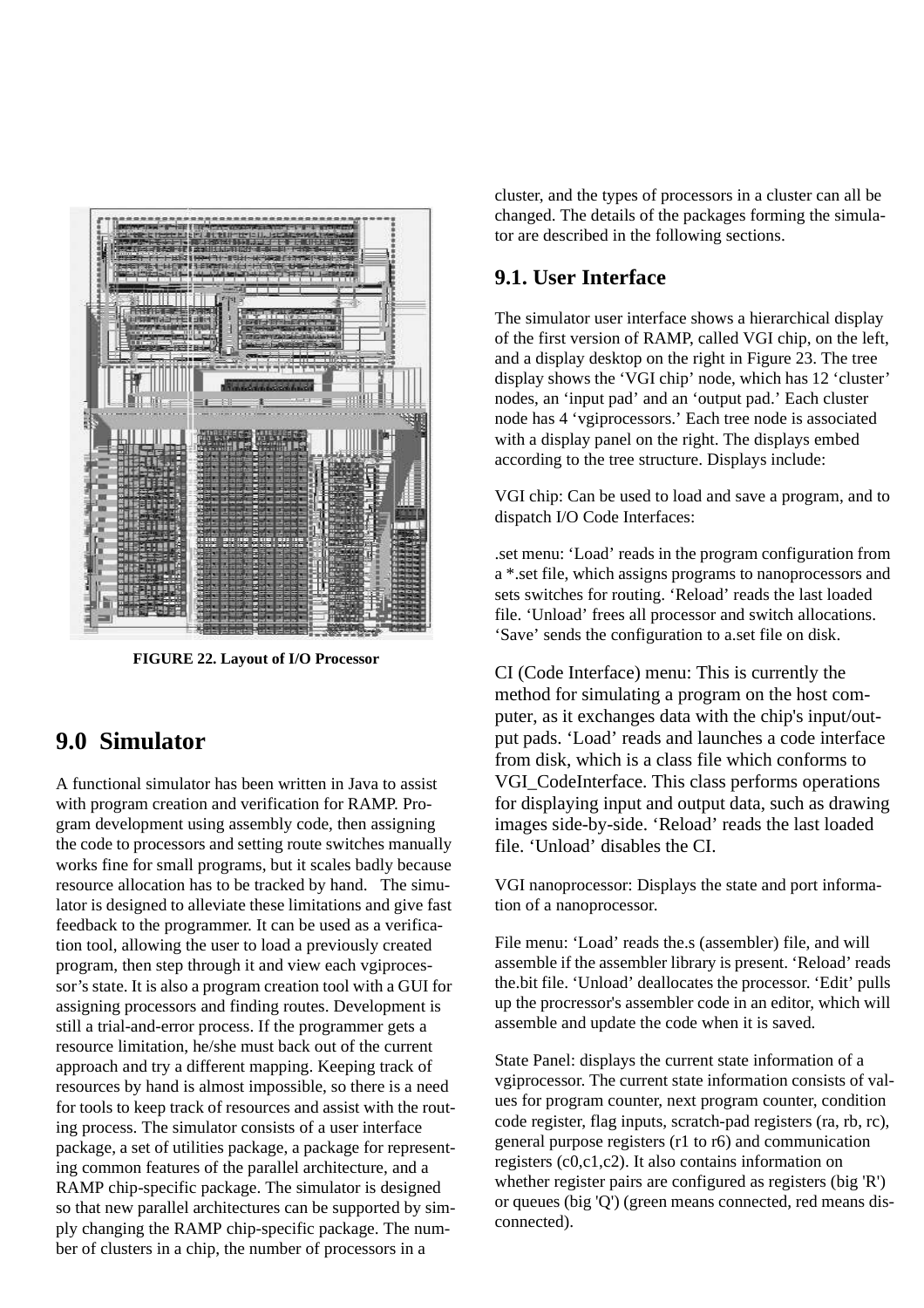<span id="page-20-0"></span>Port Panel: displays the interconnections of a selected processor. The vgiprocessor has 9 ports (3 data-in,2 flag-in, 3 data-out, 1 flag-out), which are enumerated on the left. If the port has a connection, the connected port will be displayed to the right. Clicking a connection draws a trace to the other element to which it connects. The port panel is also used for routing, which is described below.

Input/Output pads: each has a pad panel, which shows its one internal buffer register, and the number of values communicated. The port panel acts like the nanoprocessor's port panel, with tracing and routing operations. Currently the input pad is hardwired to cluster #6, and the output pad to cluster #4 (making routes possible between ipad and I2 p3c4, and between O1-p3c6 and opad). Currently, the I/O

pads are structured internally to the VGI chip, though they will be moved externally when a "board" level of hierarchy is configured. At this point the user will be able to specify the bindings between pads and clusters.

Most levels of hierarchy have a popup menu that is activated by right clicking on the tree node, or on the display if it is showing. For instance, the VGI chip's popup has a "Show Active" function that shows all vgiprocessors that have been assigned programs.

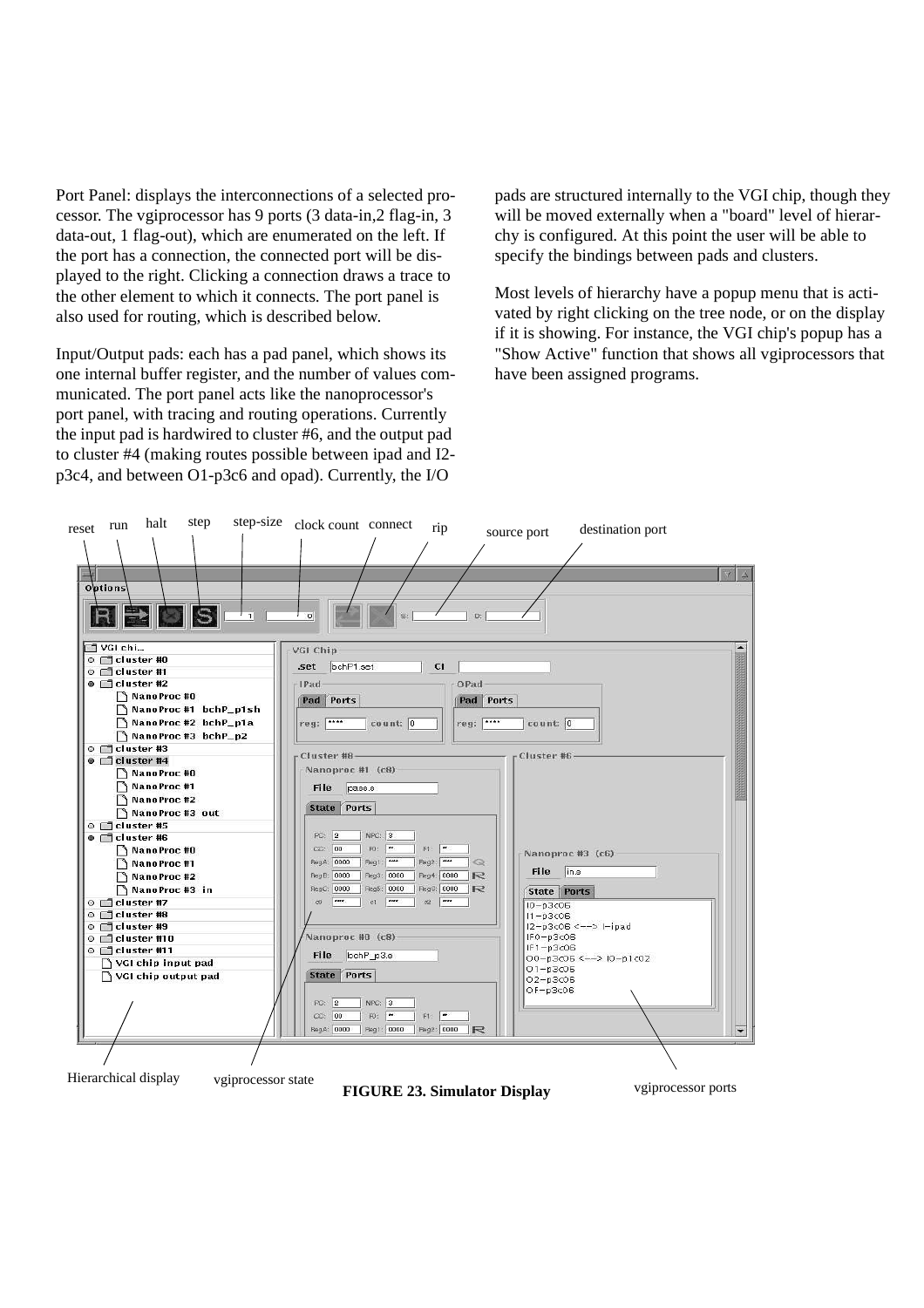## **9.1 Program Simulation**

The simulator supports program simulation with a toolbar. The toolbar at the top of the VGI simulator panel, shown in [Figure](#page-20-0) 23 has the following actions:

reset: performs a reset operation on all subnets of the VGI chip. For instance, performing reset on a nanoprocessor restores state information from the scan chains.

run: run simulation freely. Note: State information is not updated until a halt is called (it takes too long to redraw).

halt: stops simulation and updates state displays.

step: cycles the number of steps indicated in the adjacent field, and updates state information when finished.

The simulator was used in the design of many programs for applications. The signal flow graph (SFG) for doing a 3 X 3 convolution on a 512 X 512 is shown in Figure 24. The image is supplied as scan lines. To do a 3 X 3 convolution, two scan lines are stored in two delay lines, each having a 512 stage delay. The scan line data is supplied on the top left corner in the figure. The multiplication of pixel values by coefficients is done in the blocks. The result is supplied as a sequence of computed pixel values on the bottom right of the figure. The architecture flow graph (AFG) using VGI chip for the signal flow graph in Figure 24 is shown in [Figure](#page-22-0) 25. The AFG uses 38 vgiprocessors, four memory processors, and two I/O processors.

## **9.2 Partitioning, Placement, and Routing**

The AFG is partitioned using an algorithm similar to the one proposed by Fiduccia and Mattheyses for partitioning nets. It starts with a random partition and then swaps to minimize a cost function. In the case of a RAMP cluster, the cost is defined as the number of Level-1 buses used in a cluster for optimal placement. Chains of processors is considered good since they can use bypass buses (connection between adjacent processors) in a cluster.

The algorithm to place clusters uses swaps to reduce the total communication distances between clusters. This reduces the number of Level-2 bus resources since locality is exploited. After the partitioning and placement of the nodes of the AFG to clusters and processors, detailed routing has to be done.

A simple tool is provided for routing and a sample display is shown in [Figure](#page-22-0) 26. To make a connection, left click on the source port and right click on the destination port (in the port panels of a vgiprocessor or an I/O pad). Neither of these ports can have previous connections. Press the 'Connect' button to open a dialog that displays all available routes between the two ports. The search depth can be modified. The default is 4, which is not sufficient for several connections over the Level-2 network. Searching at depth 5 takes about 2 seconds on a fast computer. A search at a depth of 6 or more can take several seconds. Detailed routing has to be done for each cluster with rip up and routing as needed. The placement and routing of a cluster using the routing tool is shown in [Figure](#page-22-0) 27.

### **9.3 Simulator Design**

The simulator is written in Java for portability. The nature of the Java language has proven very useful for design, although experience has shown that the APIs contained in Java Development Kit (JDK) have several problems. A good portion of the simulator code has no knowledge of the VGI chip architecture. It might be possible to construct a simulator for another architecture without rewriting several data structure and user interface classes.



**FIGURE 24. 2D Convolution Signal Flow Graph**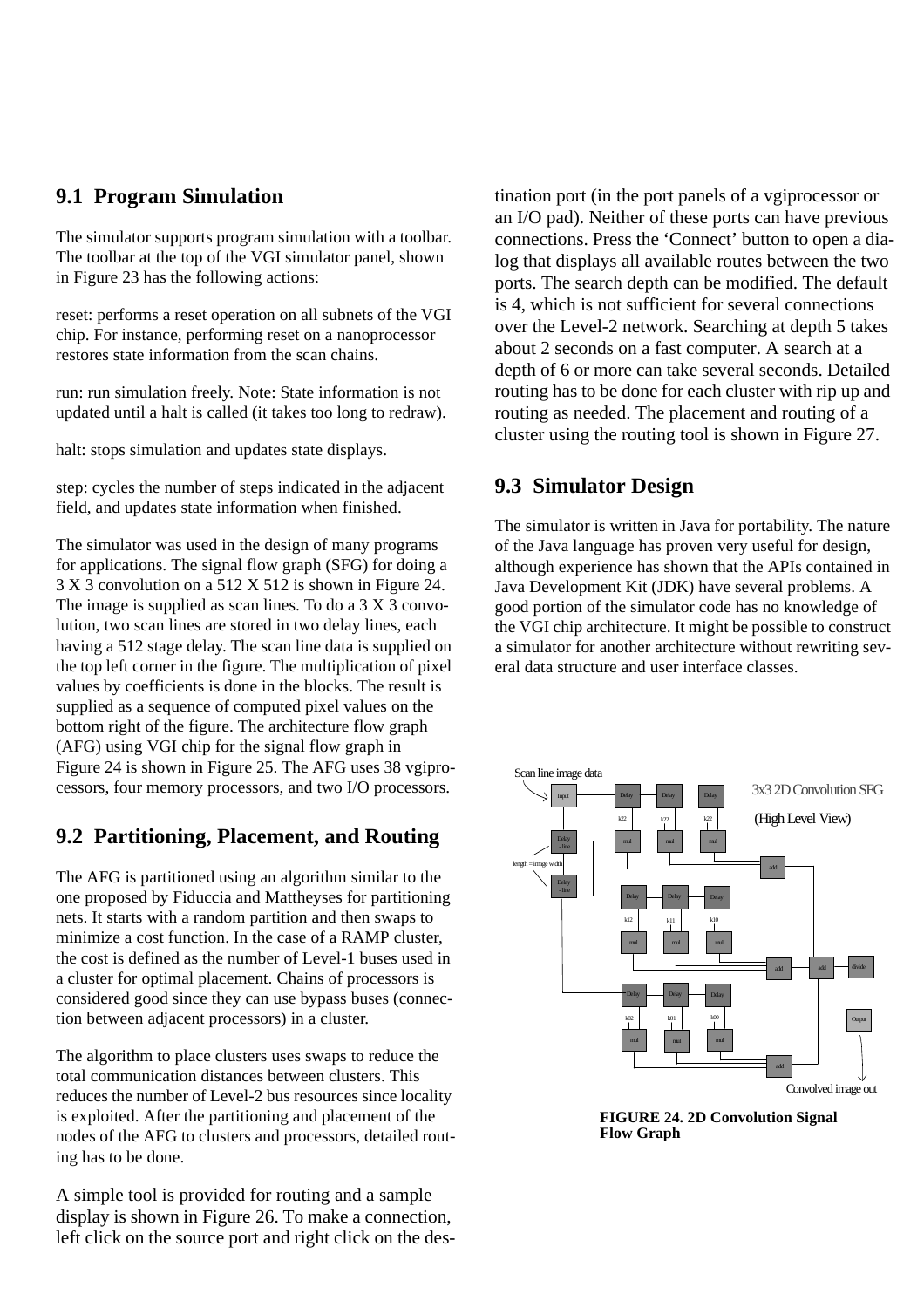<span id="page-22-0"></span>

**FIGURE 25. Architecture Flow Graph for 2D Convolver**

| Search depth:                                                                                                                                                               | <b>Recompute</b><br>协.<br>$\overline{2}$<br>5<br><b>E</b><br>$\overline{7}$<br>8<br>$\frac{1}{2}$                                                                                                                                                                                   |  |
|-----------------------------------------------------------------------------------------------------------------------------------------------------------------------------|-------------------------------------------------------------------------------------------------------------------------------------------------------------------------------------------------------------------------------------------------------------------------------------|--|
| (4)<br>L1S7P0-c01<br>(4)<br>L1S7P0-c01<br>(4)<br>L1S7P0-c01<br>(4)<br>L1S7P0-c01<br>(4)<br>$L157P0 - c01$<br>(4)<br>$L1$ S7P0-c01<br>(4)<br>L1S7P0-c01<br>(4)<br>L1S7P0-c01 | L2S3C1- L2S3C0- L1S14P0-c00<br>L2S11C1- L2S11C0- L1S14P0-c00<br>L2S19C1- L2S19C0- L1S14P0-c00<br>$L2S27C1-$<br>L2S27C0- L1S14P0-c00<br>L2S3C10- L1S14P0-c00<br>$1253C11 -$<br>L2S11C11- L2S11C10- L1S14P0-c00<br>L2S19C11- L2S19C10- L1S14P0-c00<br>L2S27C11- L2S27C10- L1S14P0-c00 |  |
|                                                                                                                                                                             | Cancel<br>Connect                                                                                                                                                                                                                                                                   |  |

**FIGURE 26. Router Display**

**10.0 Extensions to RAMP**

The key elements of the RAMP architecture have been described in this paper. An implementation of the architecture with 16 clusters has been completed and programs have been mapped to the architecture. Applications such as 2D convolution with 3 X 3 kernel and an image size of 512 X 512 pixels can be processed at the rate of one pixel every two cycles. A median filter (nonlinear filter) with a 3 X 3 kernel and an image size of 512 X 512 pixels can be processed at the rate of one pixel every four cycles.

The computation processors in RAMP are homogeneous and tailored to a class of applications. Several extensions are possible to improve performance and reduce power. The first extension relates to the partitioning strategy. If

partitioning is based on functions used and same data rate for the functions, then a direct mapping of functions to hardware can be done using a library of hardware components and a compiler, analyzer, generator, and elaborator (CAGE) software. The processors in a cluster can be replaced by processors that are matched to applications. For example, an application can be partitioned so that each cluster of connected nodes is mapped to a cluster. This could be done on a functional basis. The components needed to implement a function can be determined by analyzing the program for the function using CAGE. A direct mapped processor(s) for the function can be assembled using the components and CAGE. The second extension addresses the communication between clusters of RAMP. The first implementation of RAMP uses a simple handshake protocol and a single clock that is distributed to all the clusters. Although clusters can be reconfigured individually they cannot operate at different clock frequencies since the switches used in the Level-1 and Level-2 networks have no buffers and synchronizers. One approach to overcome this limitation is to use a two-phase communication protocol [10] and asynchronous FIFOs in the switches when communicating between clusters. This approach allows globally asynchronous and locally synchronous (GALS) [11] communication in RAMP. The GALS approach has been used in other systems such as the Pleiades [12, 14] and Maia [13, 14]. The communication between clusters in the RAMP takes place using Level-2 buses and switches connecting Level-1 buses to Level-2 buses. Situations requiring clusters to operate at different clock rates (multiple clock domains) can be mapped to RAMP if the GALS clocking scheme is used.

#### Place and route



**FIGURE 27. Placement and Routing of Processors in Clusters**